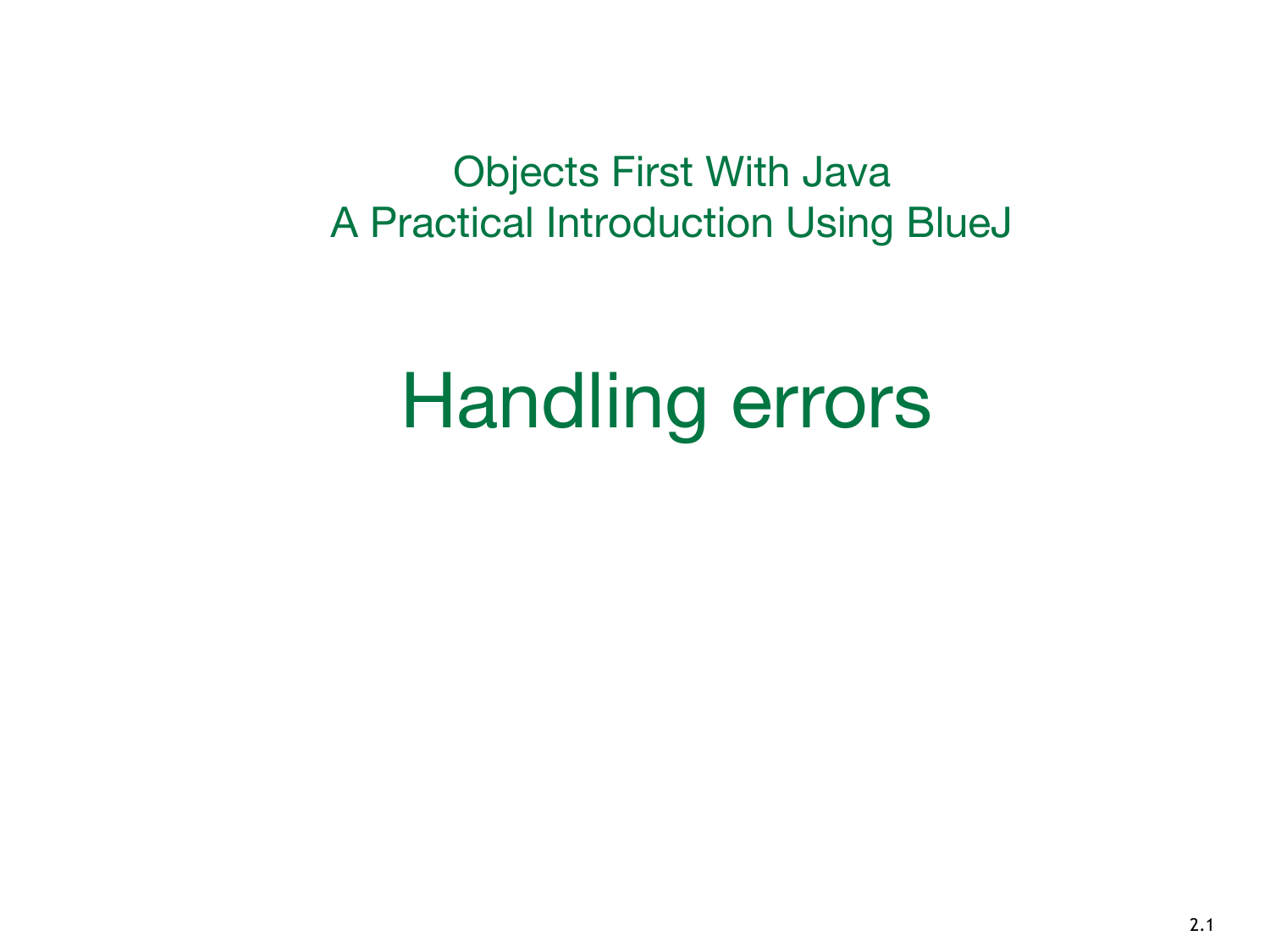# Main concepts to be covered

- Defensive programming.
	- Anticipating that things could go wrong.
- Exception handling and throwing.
- Error reporting.
- Simple file processing.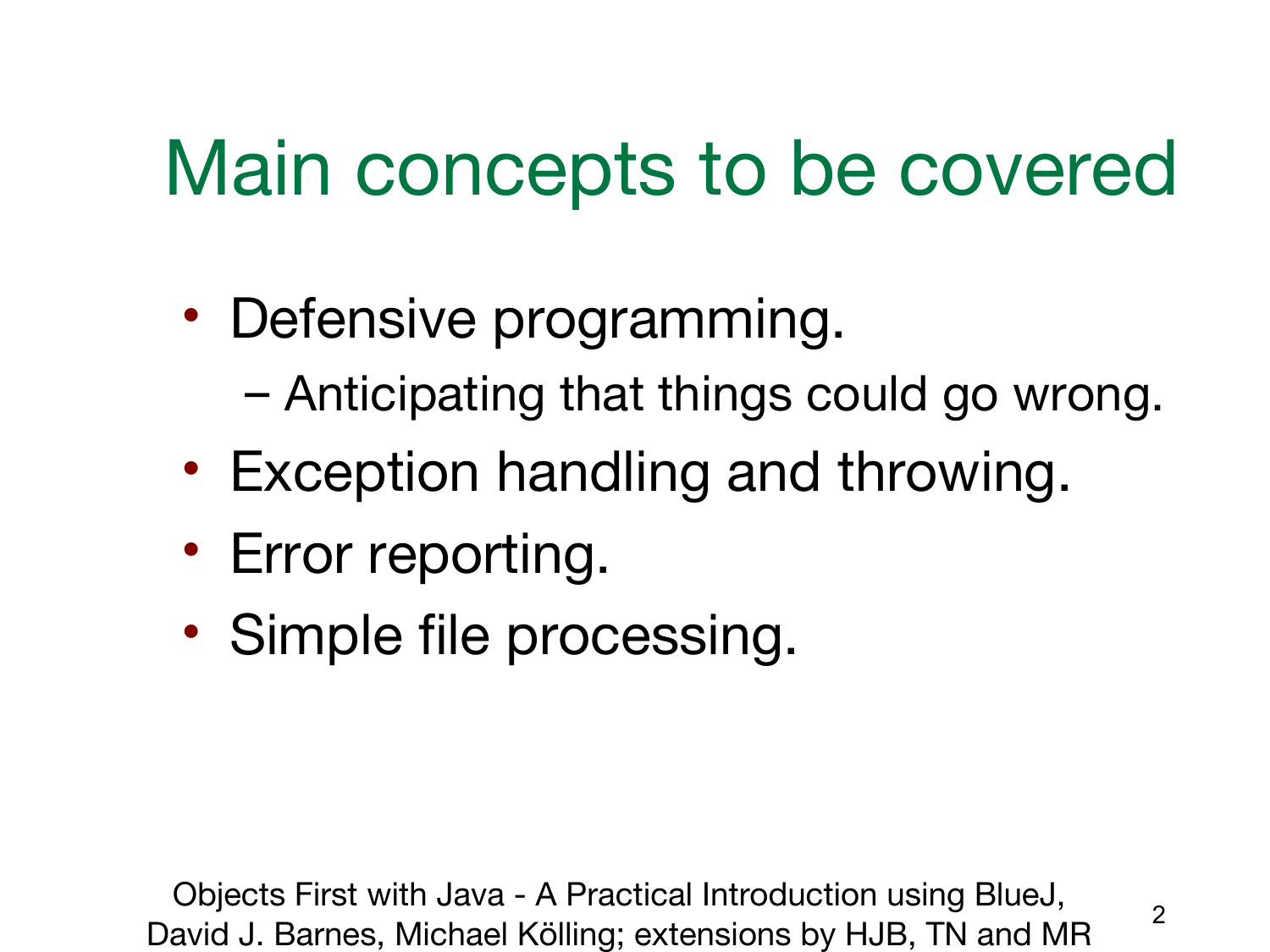# Some causes of error situations

- Incorrect implementation.
	- Does not meet the specification (you want the median, but you compute the mean value, e.g.).
- Inappropriate object request.
	- E.g., invalid index (index value outside valid range).
- Inconsistent or inappropriate object state.
	- An object is used in a way not anticipated by the class designer, arising through class extension or inheritance, e.g.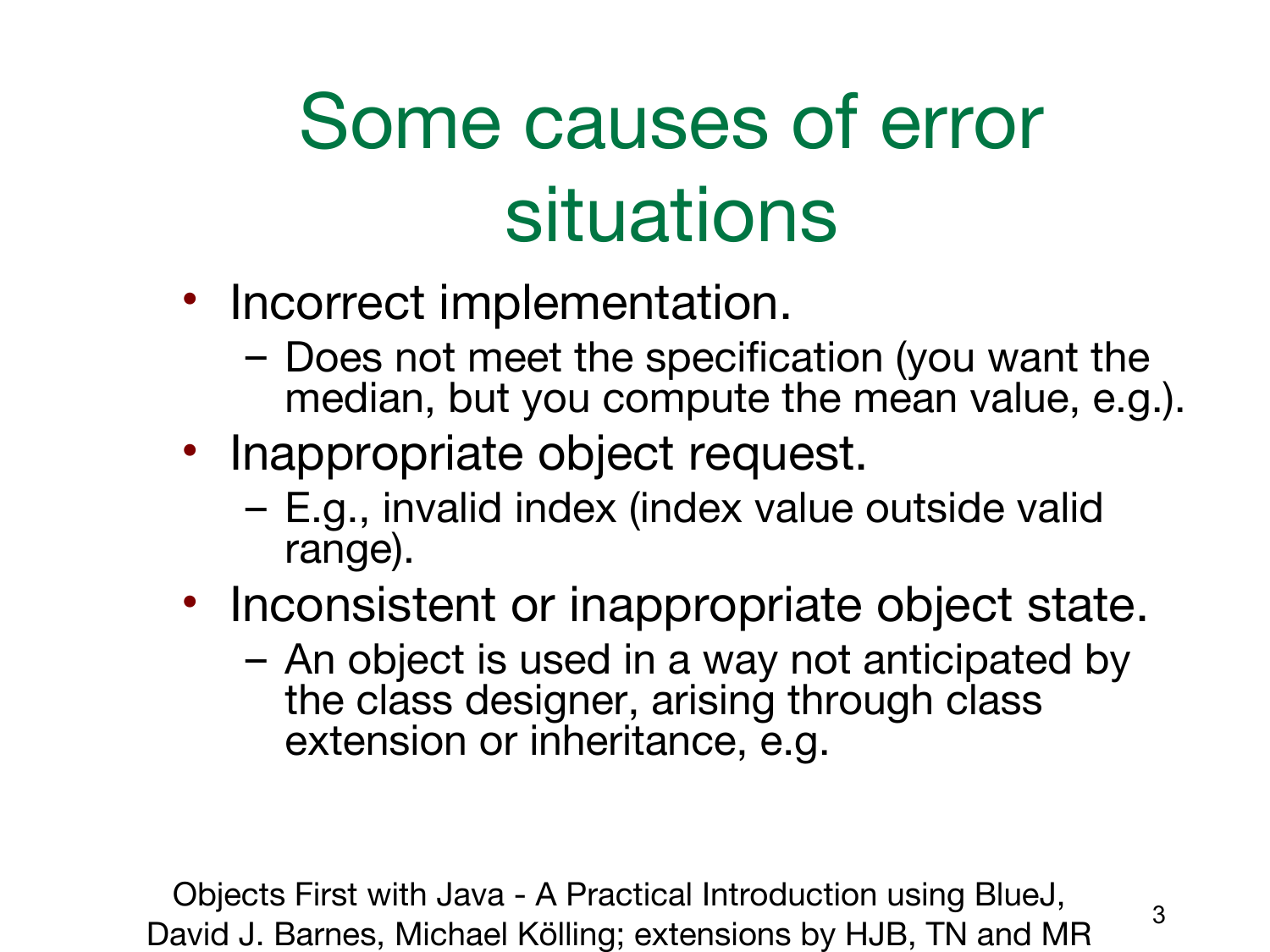# Not always programmer error

- Techniques of Ch. 6 (testing & debugging) help us to identify and eliminate logical (programmers') errors *before* runtime.
- However, errors often arise from the environment:
	- Incorrect URL entered to a browser.
	- Network interruption.
- File processing is particular error-prone:
	- Missing files.
	- Lack of appropriate permissions.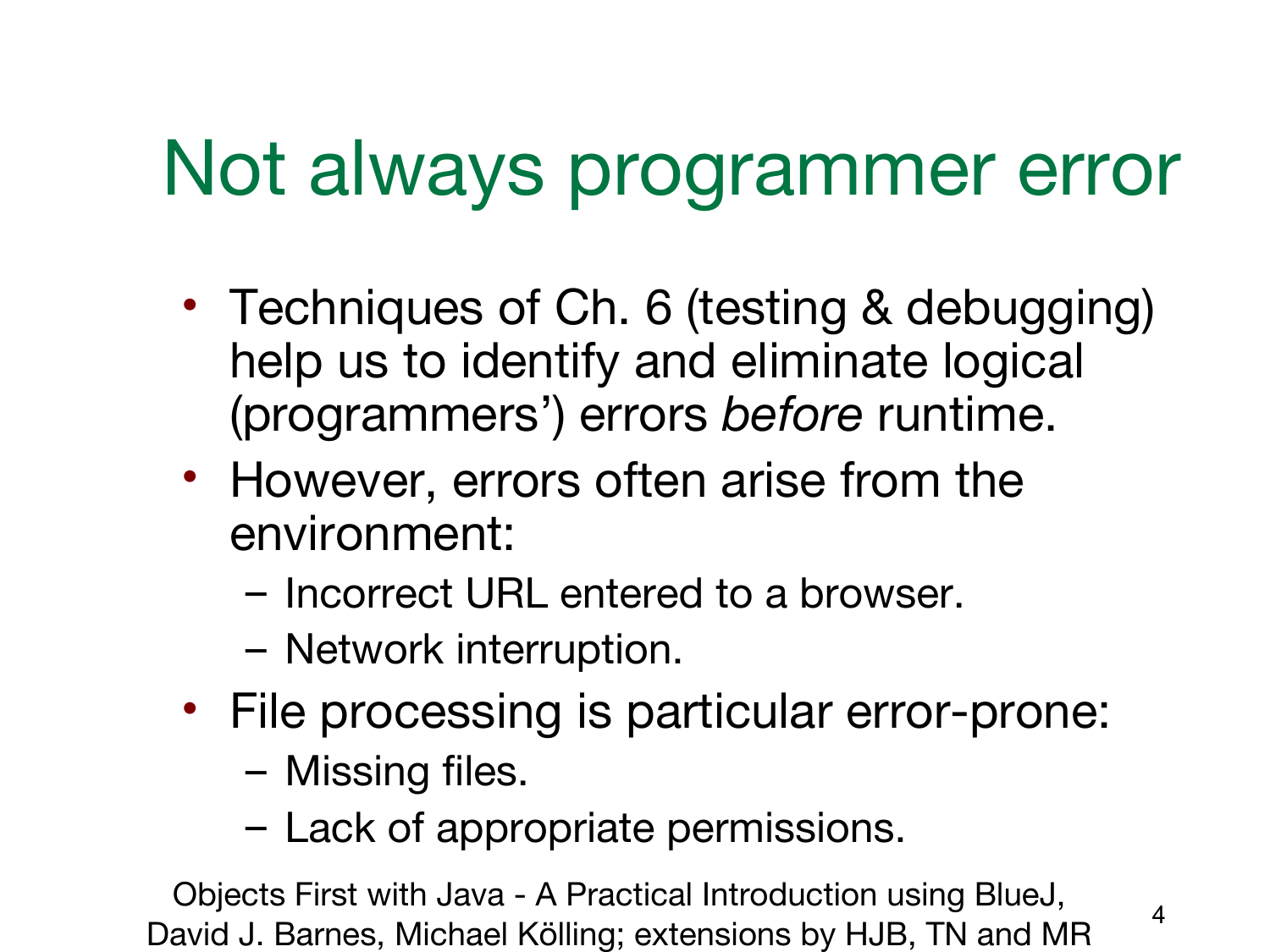# Exploring errors

- Example: *address-book*.
	- Application that stores contact details (name, address, and phone number).
	- Contact details indexed by both name and phone number.
	- Main classes: AddressBook, ContactDetails.
- Two aspects:
	- Error reporting.
	- Error handling.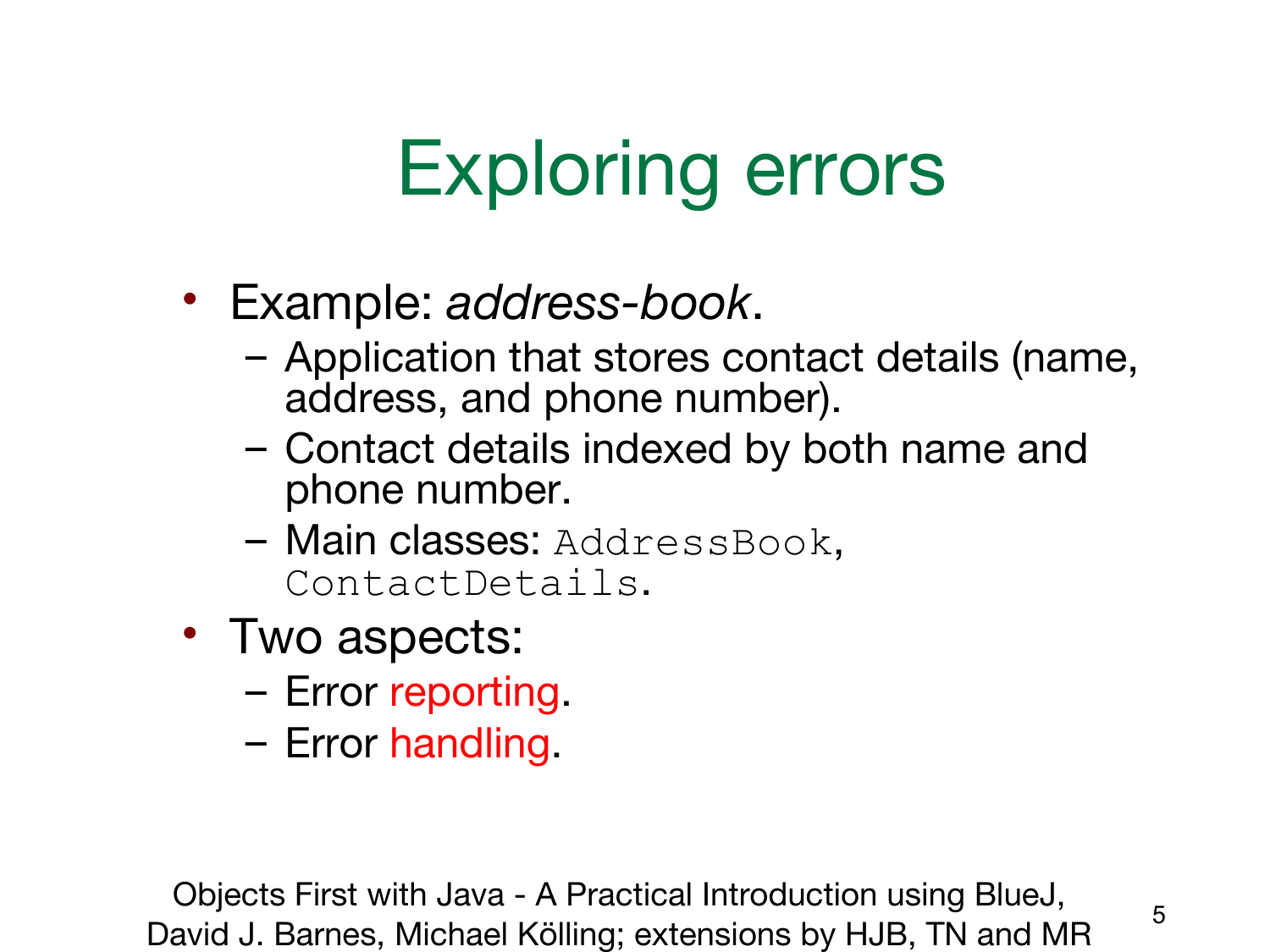# Defensive programming

- Client-server interaction: AddressBook as a server object, acting on clients' requests only.
	- Should a server assume that clients are wellbehaved?
	- Or should it rather assume that clients are potentially hostile  $\rightarrow$  defensive style)?
- Opposite extremes, with significant differences in implementation required.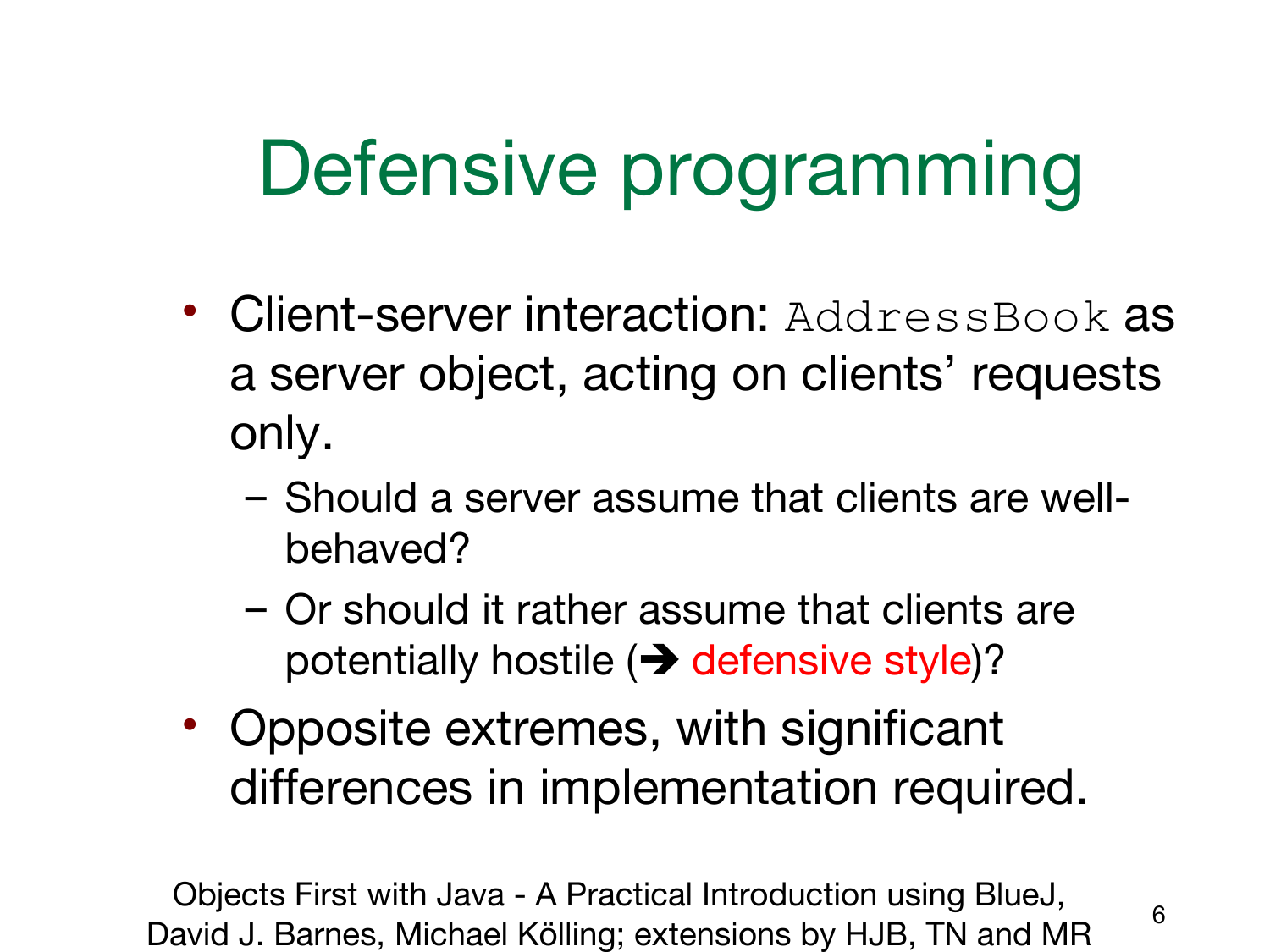#### Issues to be addressed

- How much checking by a server on method calls?
- How to report errors to the clients?
- How can a client anticipate failure?
- How should a client deal with failure of a request?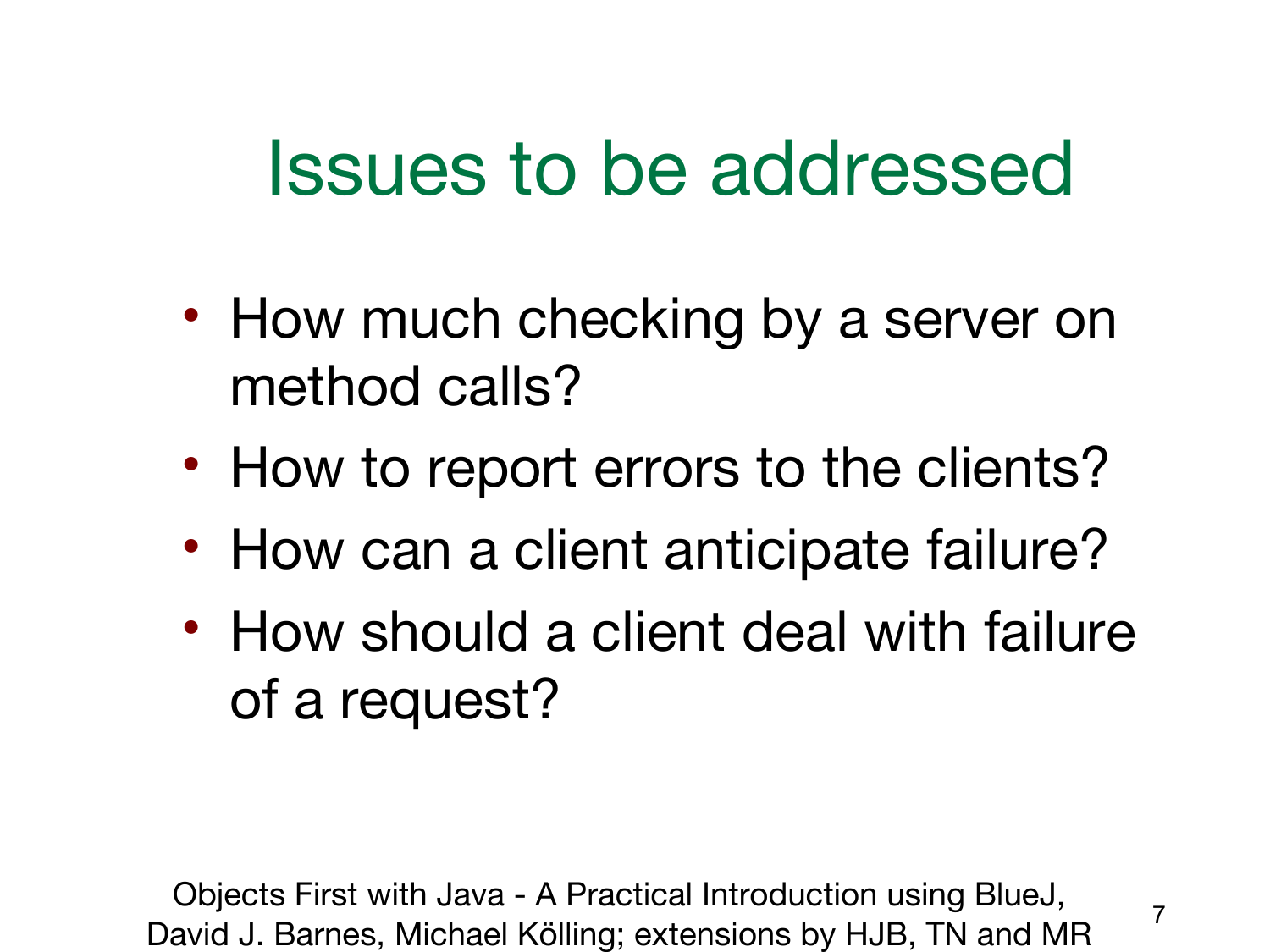#### An example

- Try to remove an entry from the empty object.
- A runtime error results (due to method calls on a null value).

– Whose 'fault' is this?

• Anticipation and prevention are preferable to apportioning blame.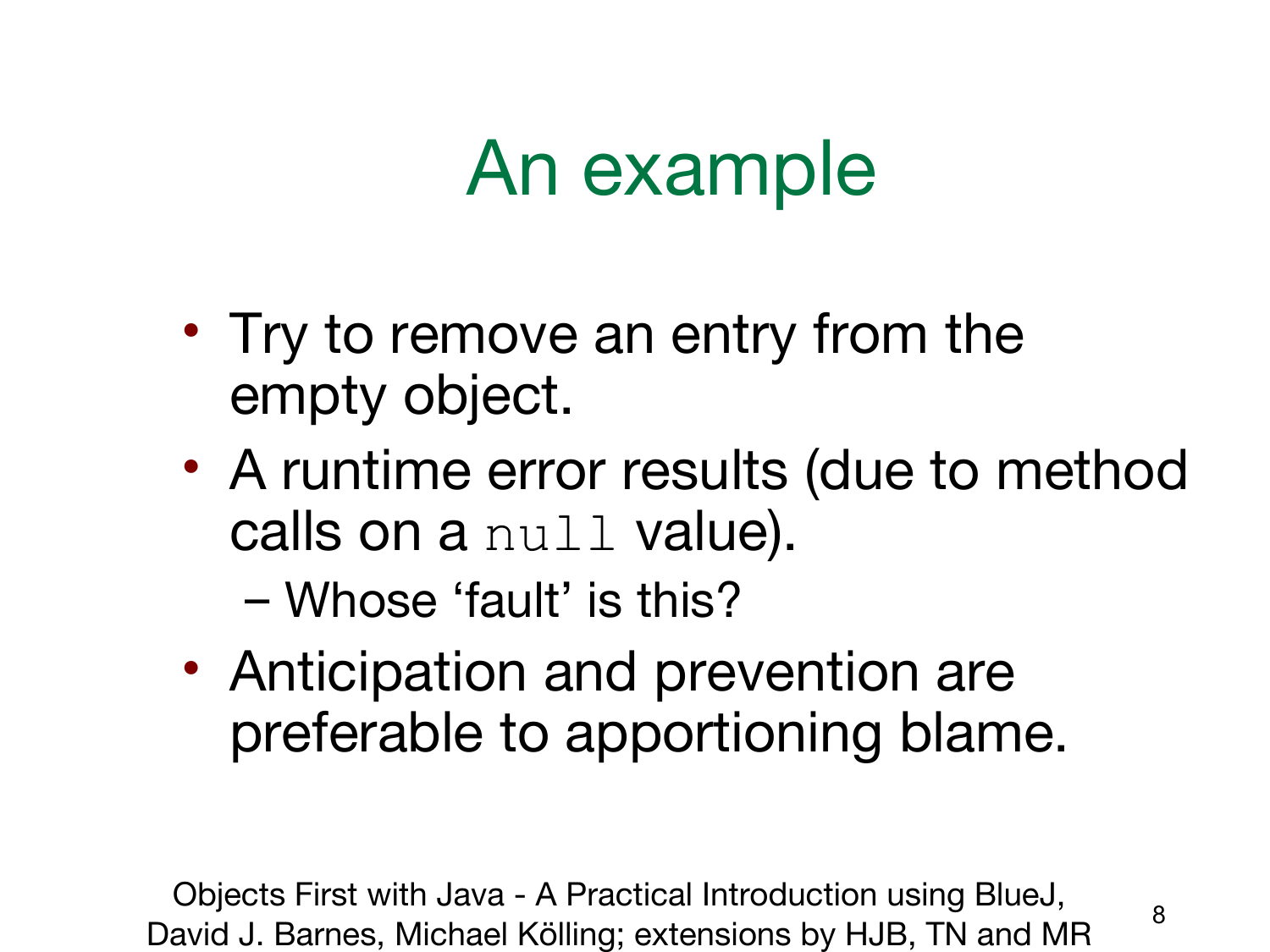# Argument values

- Arguments represent a major 'vulnerability' for a server object.
	- Constructor arguments initialize state.
	- Method arguments often contribute to behaviour.
- Hence: valid argument values are vital!
- Argument checking is one defensive measure.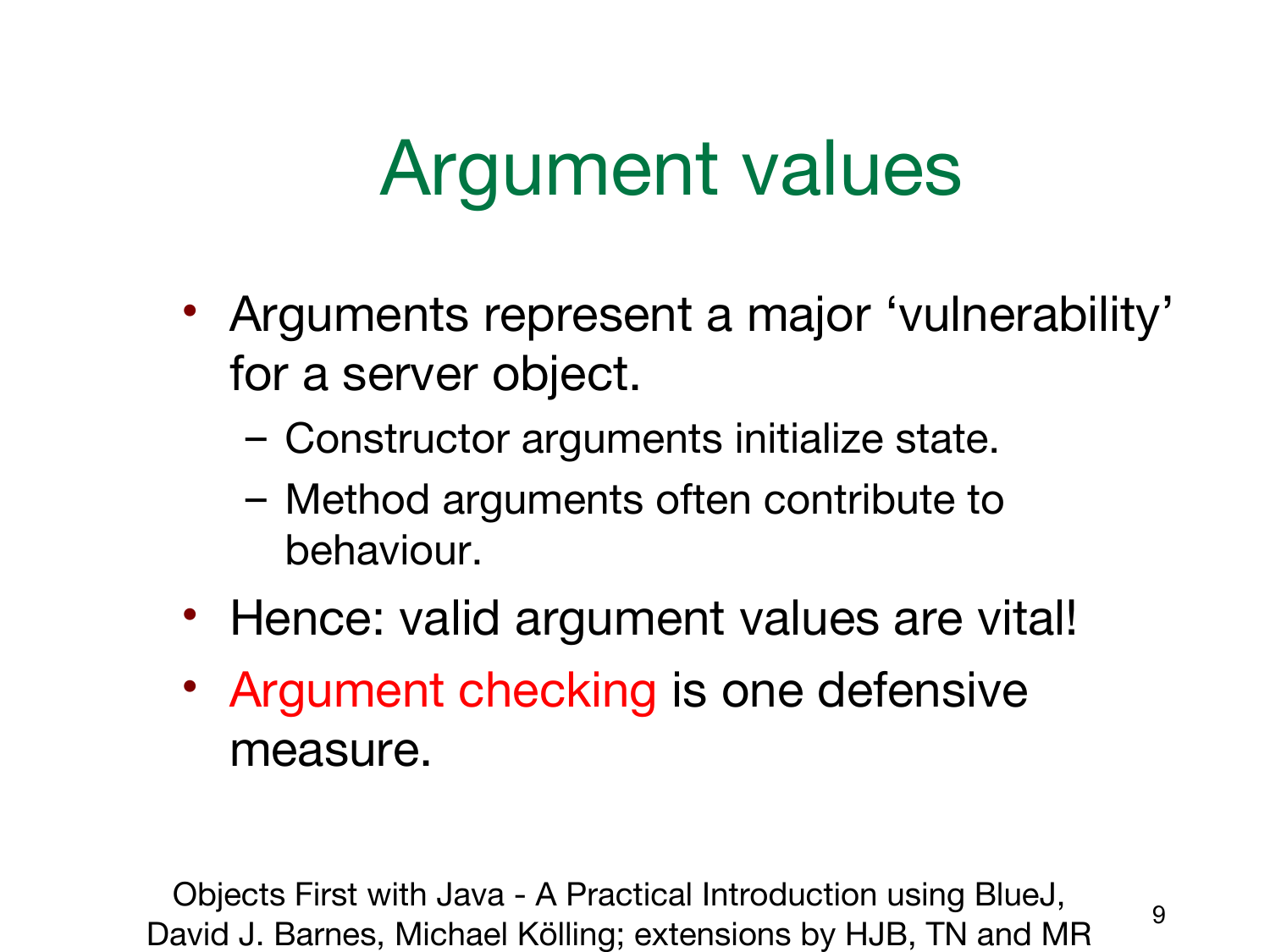# Checking the key

**public void removeDetails(String key) {**

**}**

 **ContactDetails details = book.get(key); book.remove(details.getName()); book.remove(details.getPhone()); numberOfEntries--;**

**What if key is not a valid key?**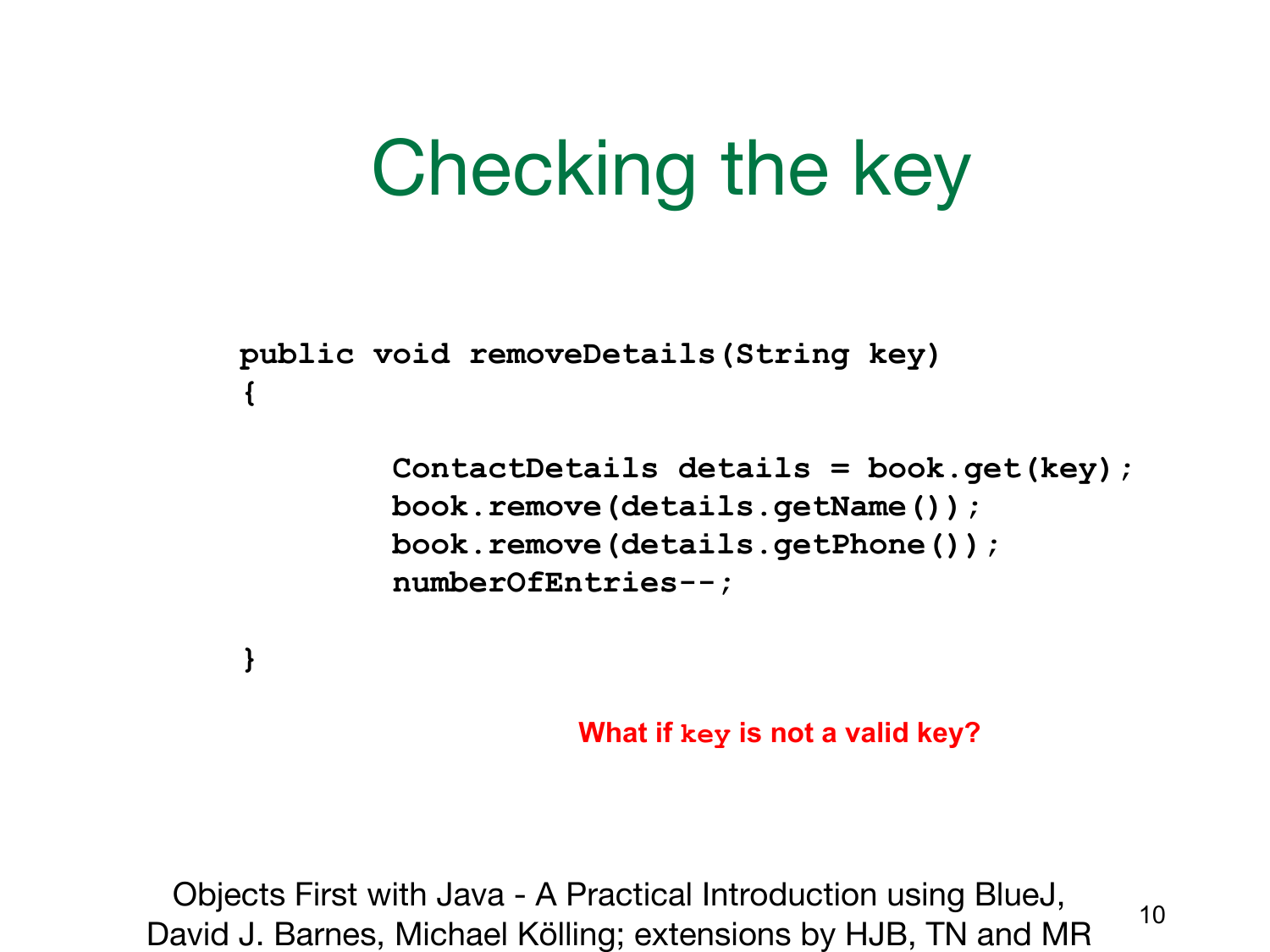# Checking the key

```
public void removeDetails(String key)
{
     if(keyInUse(key)) {
         ContactDetails details = book.get(key);
         book.remove(details.getName());
         book.remove(details.getPhone());
         numberOfEntries--;
 }
}
```
**Better: check whether key really is a valid key!**

Objects First with Java - A Practical Introduction using BlueJ, Digitish hist with bava Milliam introduction daily blace,<br>David J. Barnes, Michael Kölling; extensions by HJB, TN and MR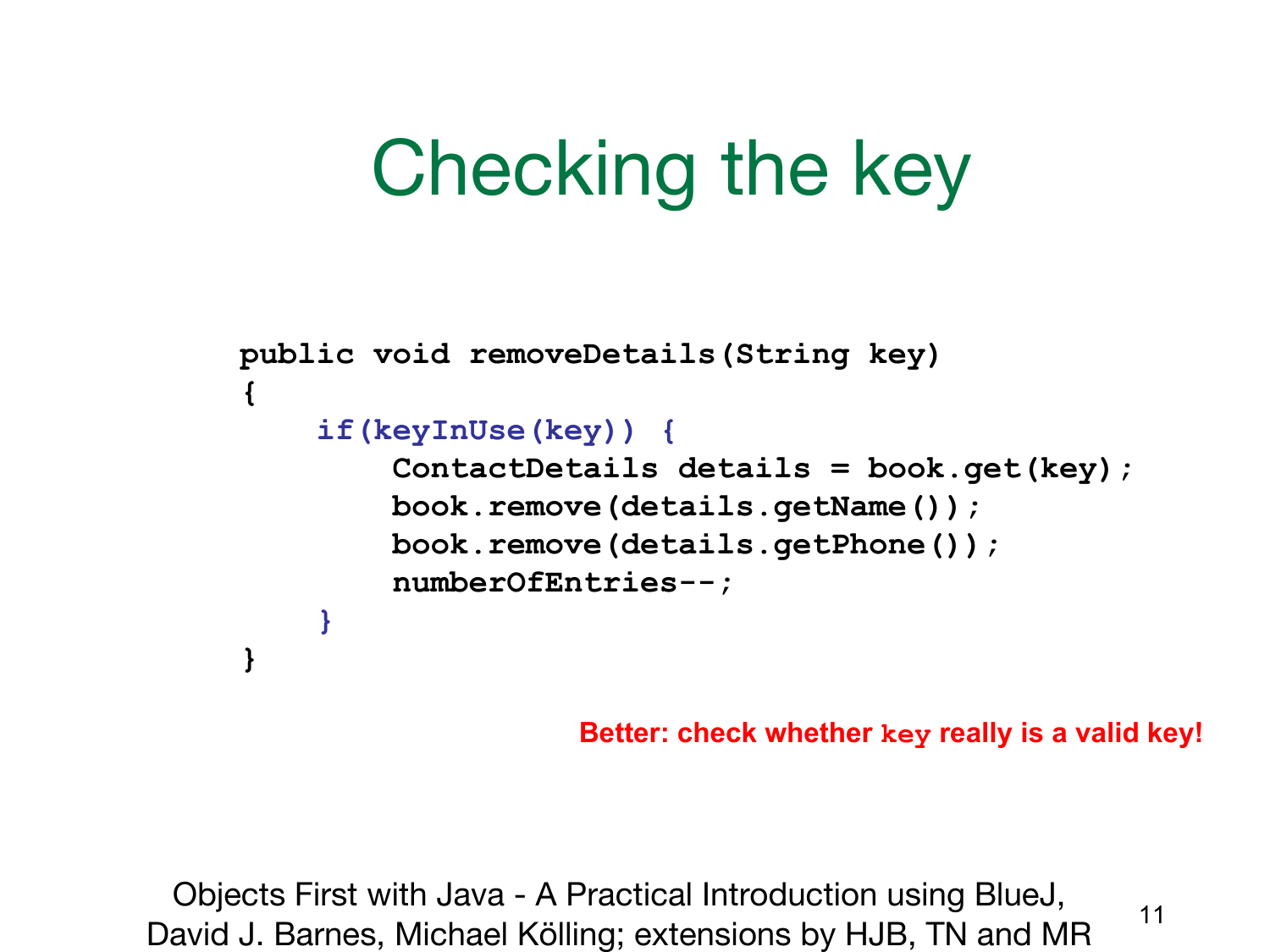# Server error reporting

- Circumventing illegal arguments is one thing to avoid them in the future, someone should be informed.
- How and to whom to report illegal arguments?
	- To the user?
		- Is there any human user? What to do if not?
		- Can they solve the problem? (Imagine a bank customer at the teller machine getting a NullPointerException?!)
	- To the client object?
		- Return a diagnostic value (typically via return value).
		- *Throw an exception (see later).*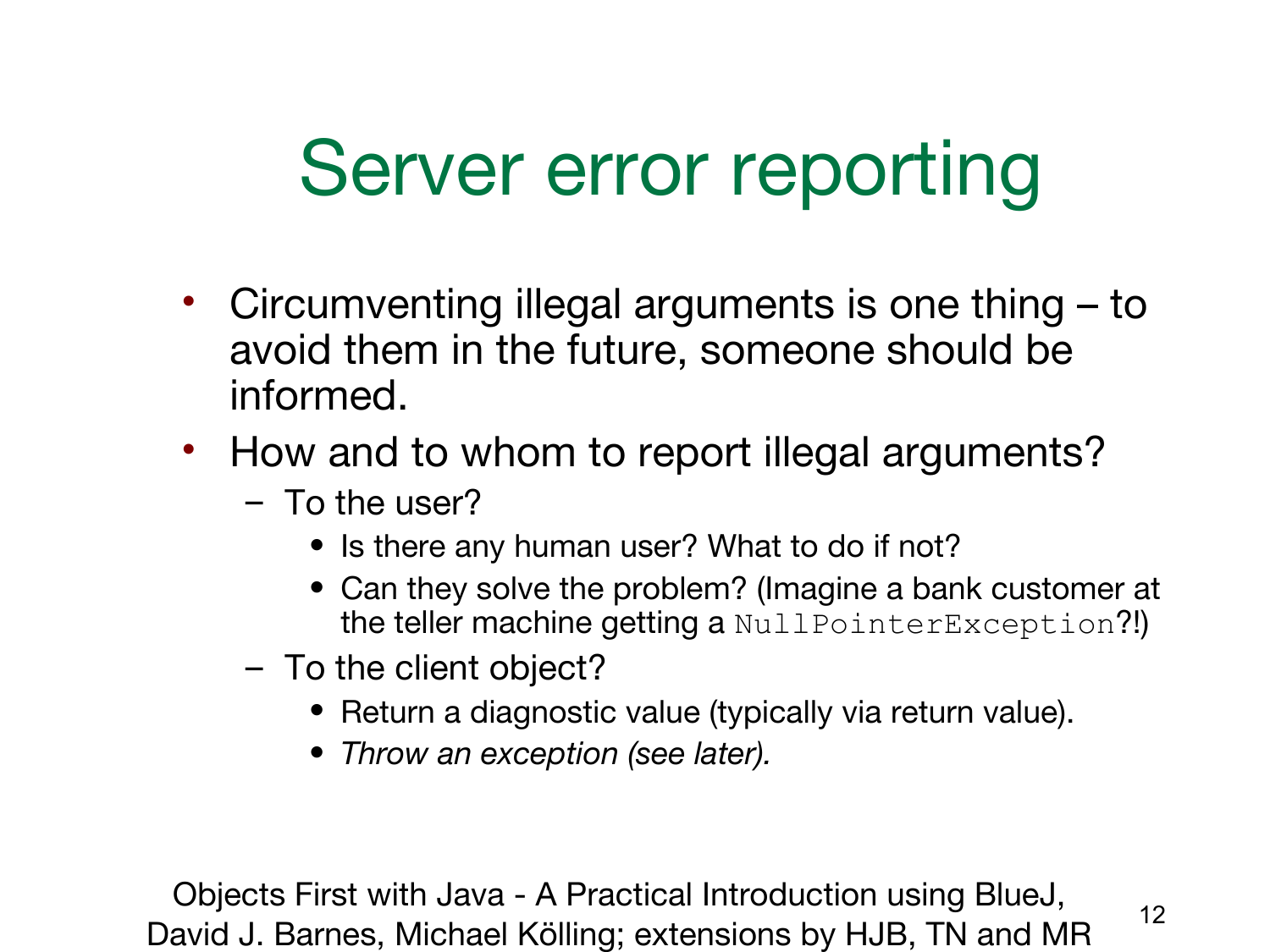## Return values

- If void: change to boolean.
- Otherwise:
	- $-$  Return  $null$  value instead of a valid object.
	- Use an additional value not occurring normally.
- Different purposes:
	- Inform the client about success (the server's responsibility/fault).
	- Inform the client about invalid requests (the client's responsibility/fault).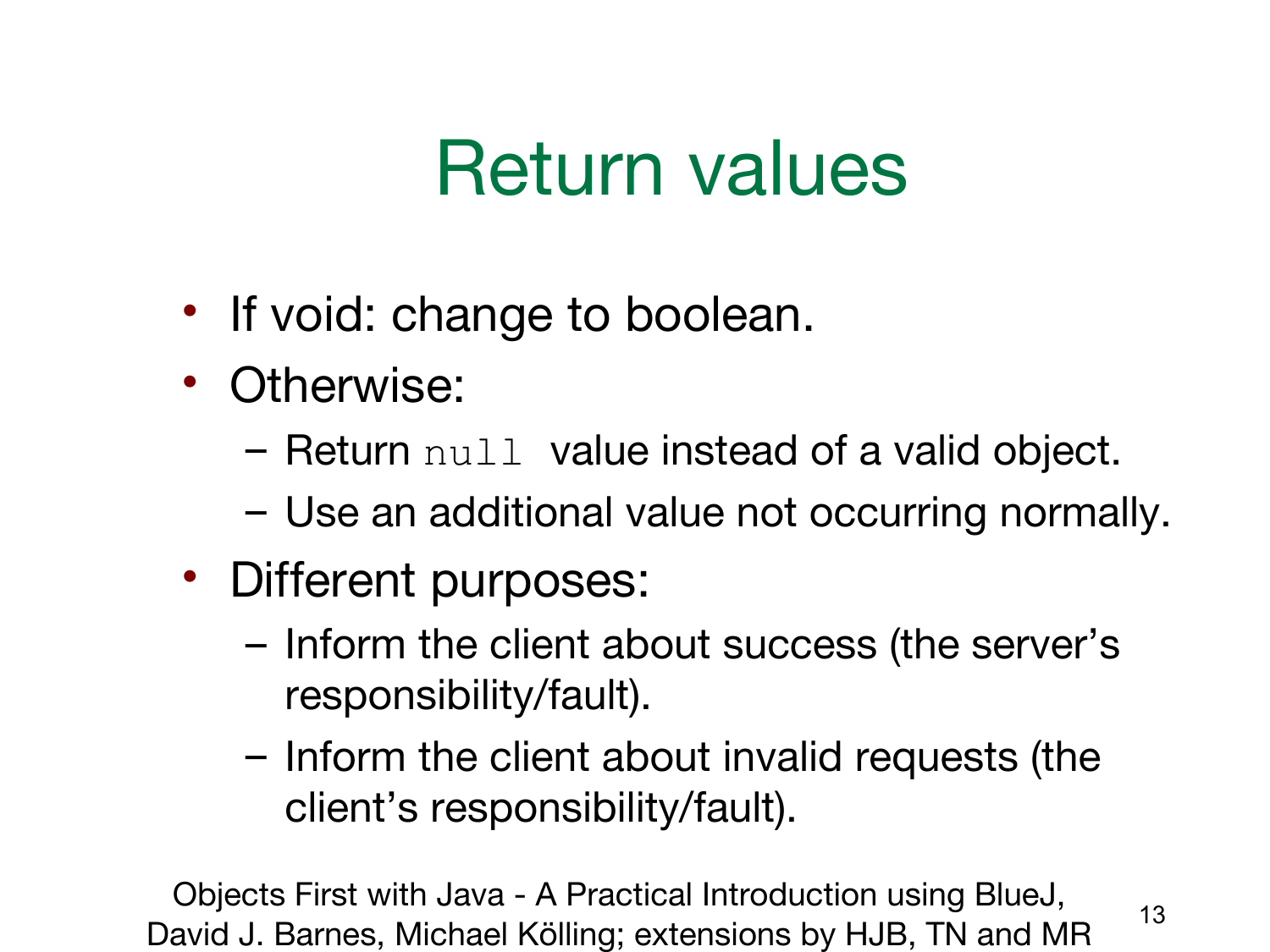# Returning a diagnostic

```
public boolean removeDetails(String key)
{
     if(keyInUse(key)) {
          ContactDetails details = book.get(key);
         book.remove(details.getName());
         book.remove(details.getPhone());
          numberOfEntries--;
          return true;
     }
     else {
          return false;
     }
}
```
**Now the client knows if something went wrong, and the client** *can* **react (via if statements in its code, e.g.)!**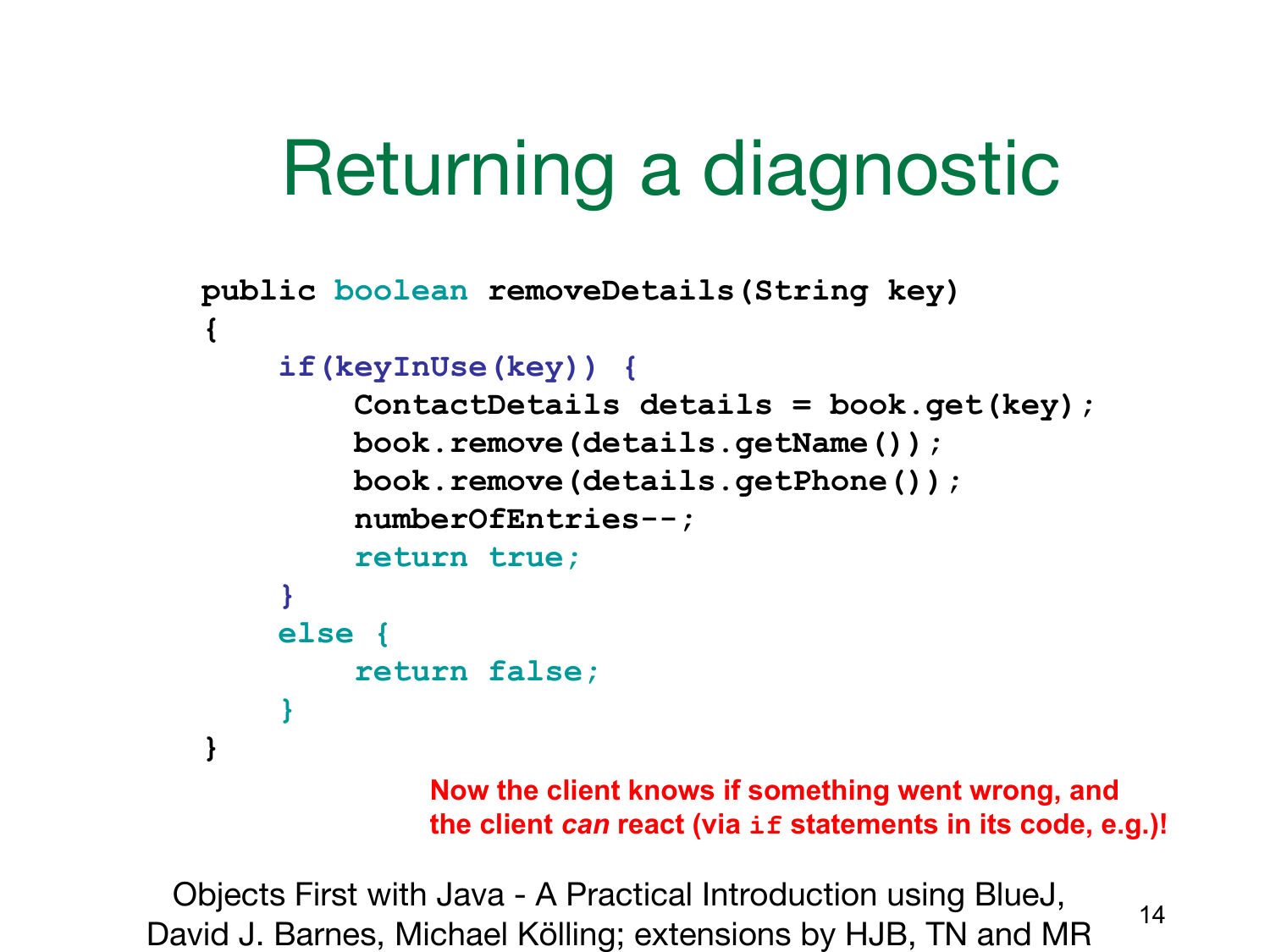#### Client responses

- Possibility 1: Test the return value  $\odot$ .
	- Attempt recovery on error.
	- Avoid program failure.
- Possibility 2: Ignore the return value  $\odot$ .
	- Cannot be prevented.
	- Likely to lead to program failure.
- Therefore, exceptions are preferable to the simple use of return values.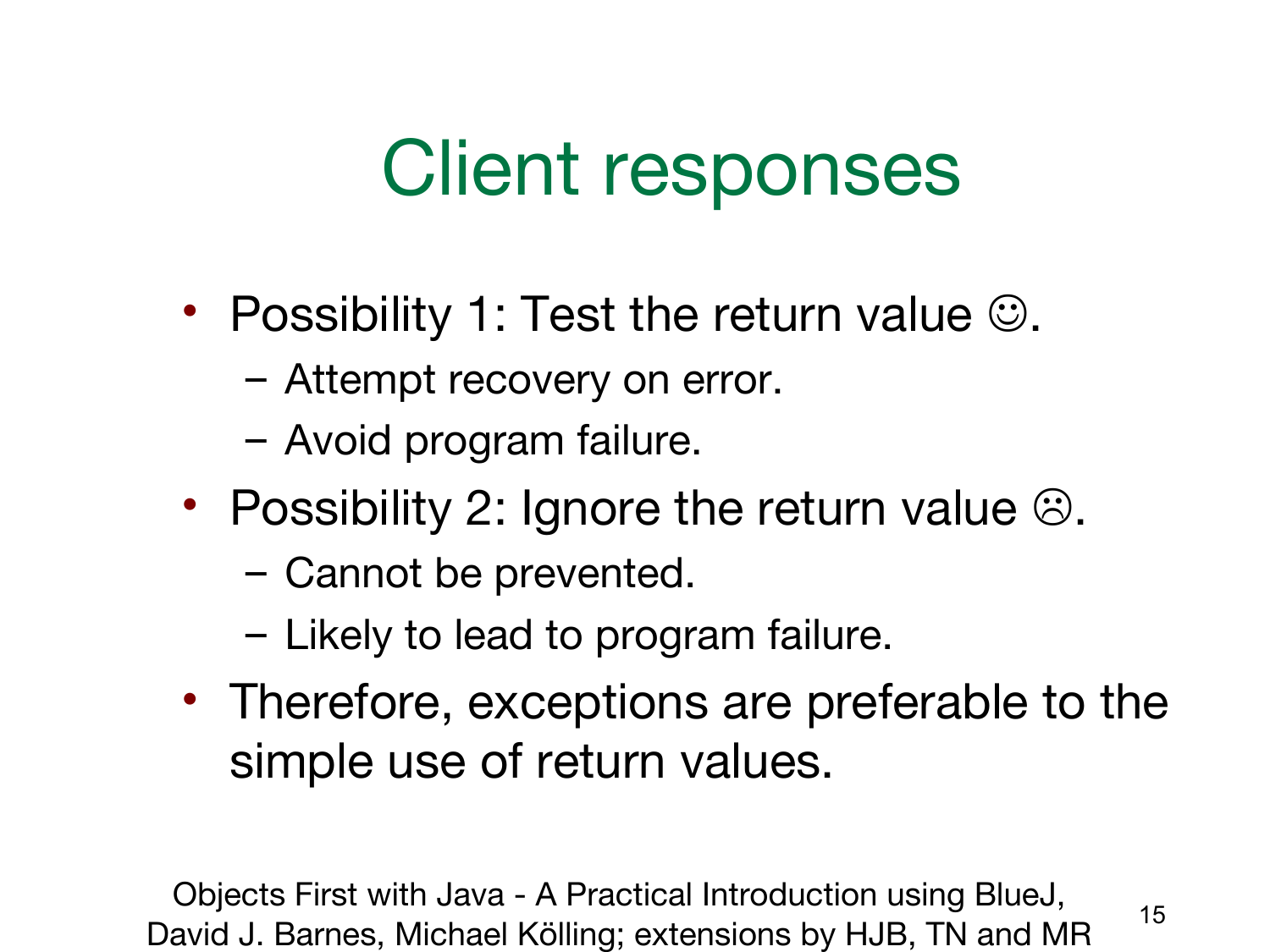# Exception-throwing principles

- A special Java language feature: – Special exception classes.
- No 'special' return value needed.
- Errors cannot be ignored in/by the client.
	- The normal flow-of-control is interrupted.
- Specific recovery actions are encouraged: application stops otherwise.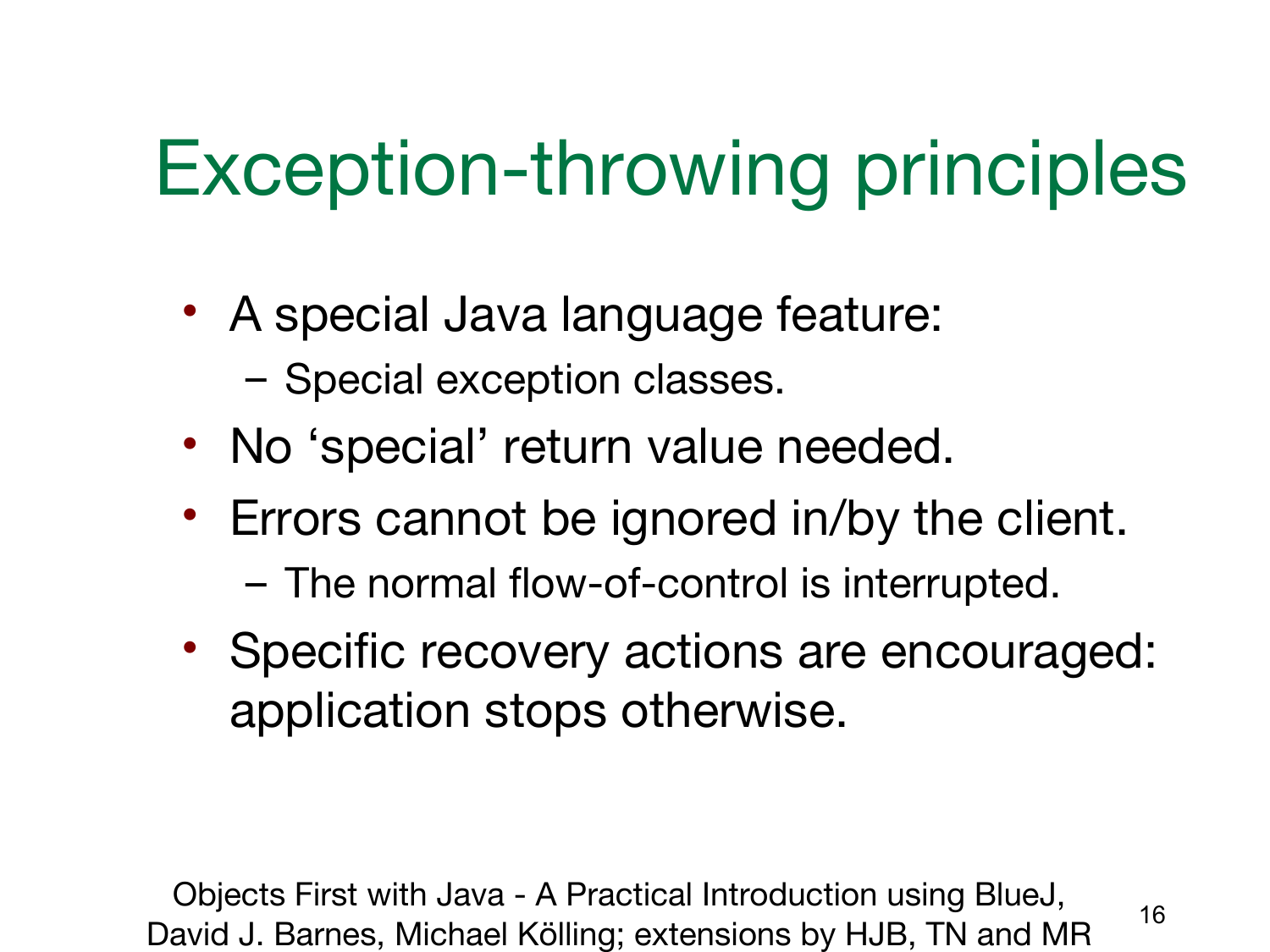# Throwing an exception

```
/**
 * Look up a name or phone number and return the
 * corresponding contact details.
 * @param key The name or number to be looked up.
 * @return The details corresponding to the key,
 * or null if there are none matching.
 * @throws NullPointerException if the key is null.
 */
public ContactDetails getDetails(String key)
{
     if(key == null){
         throw new NullPointerException(
                          "null key in getDetails");
     }
     return book.get(key); 
}
```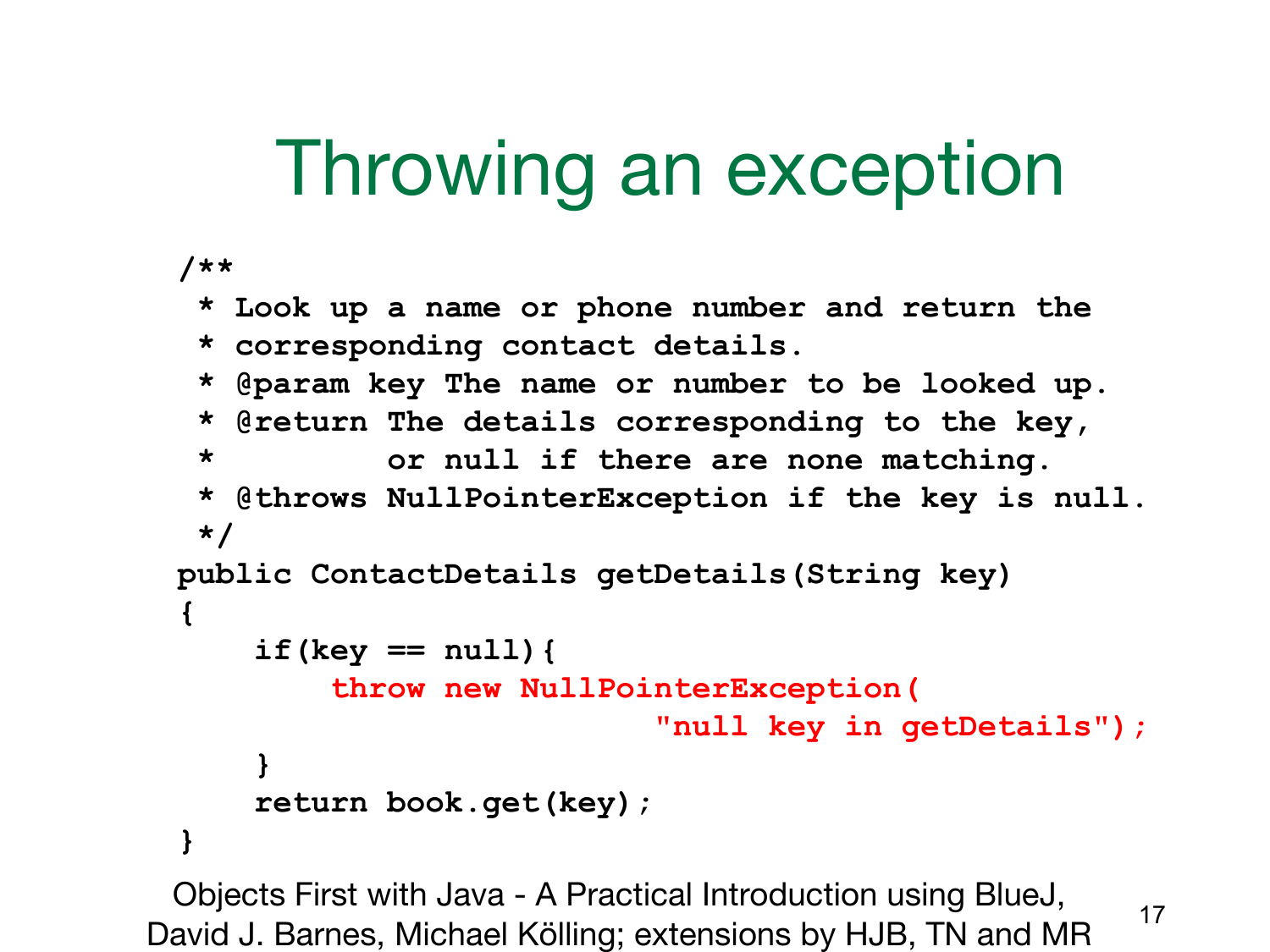# Throwing an exception

- An exception object is constructed: – new ExceptionType("...");
- The exception object is "thrown":

– throw ...

- Javadoc documentation:
	- @throws ExceptionType reason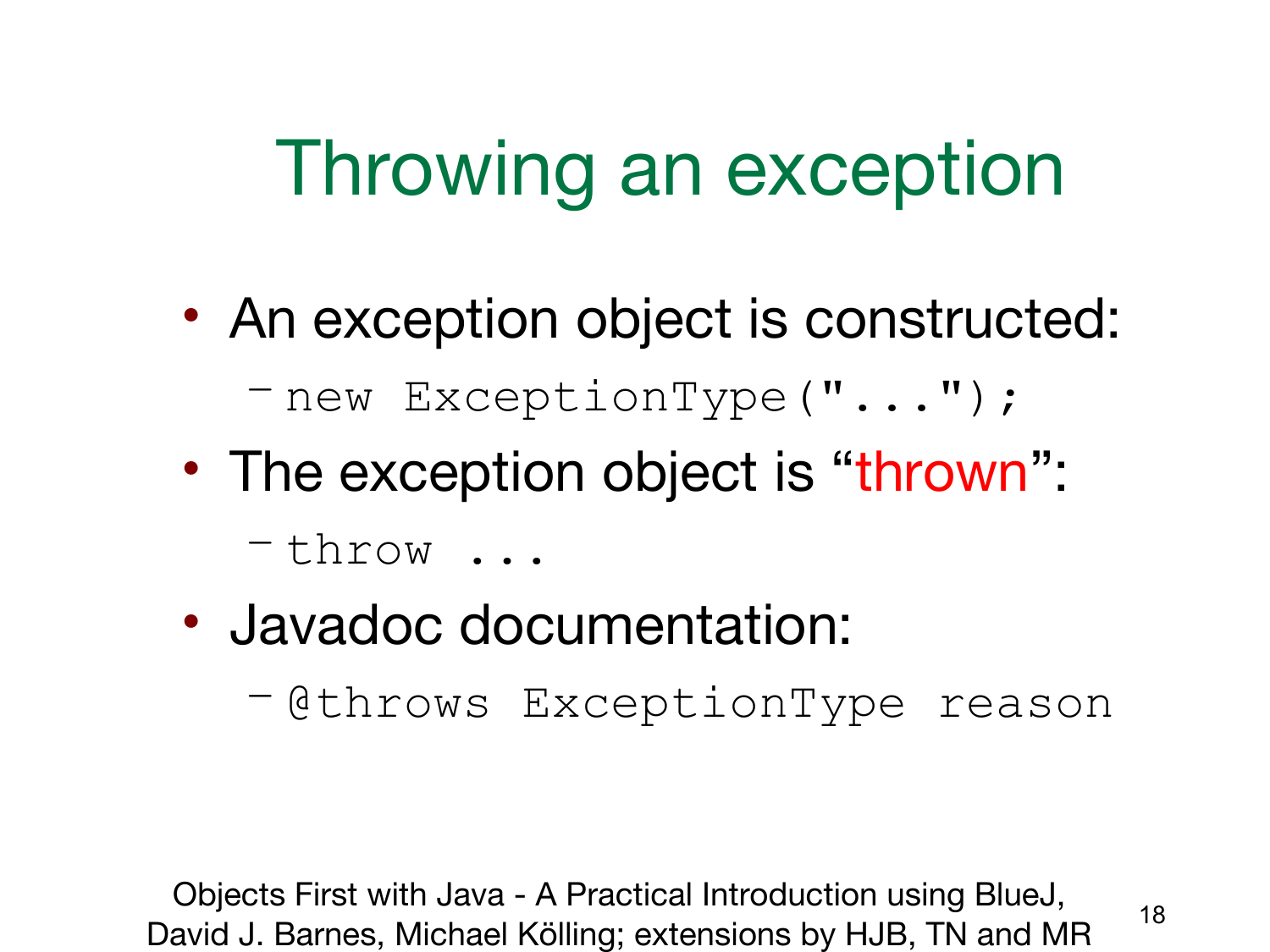# The exception class hierarchy

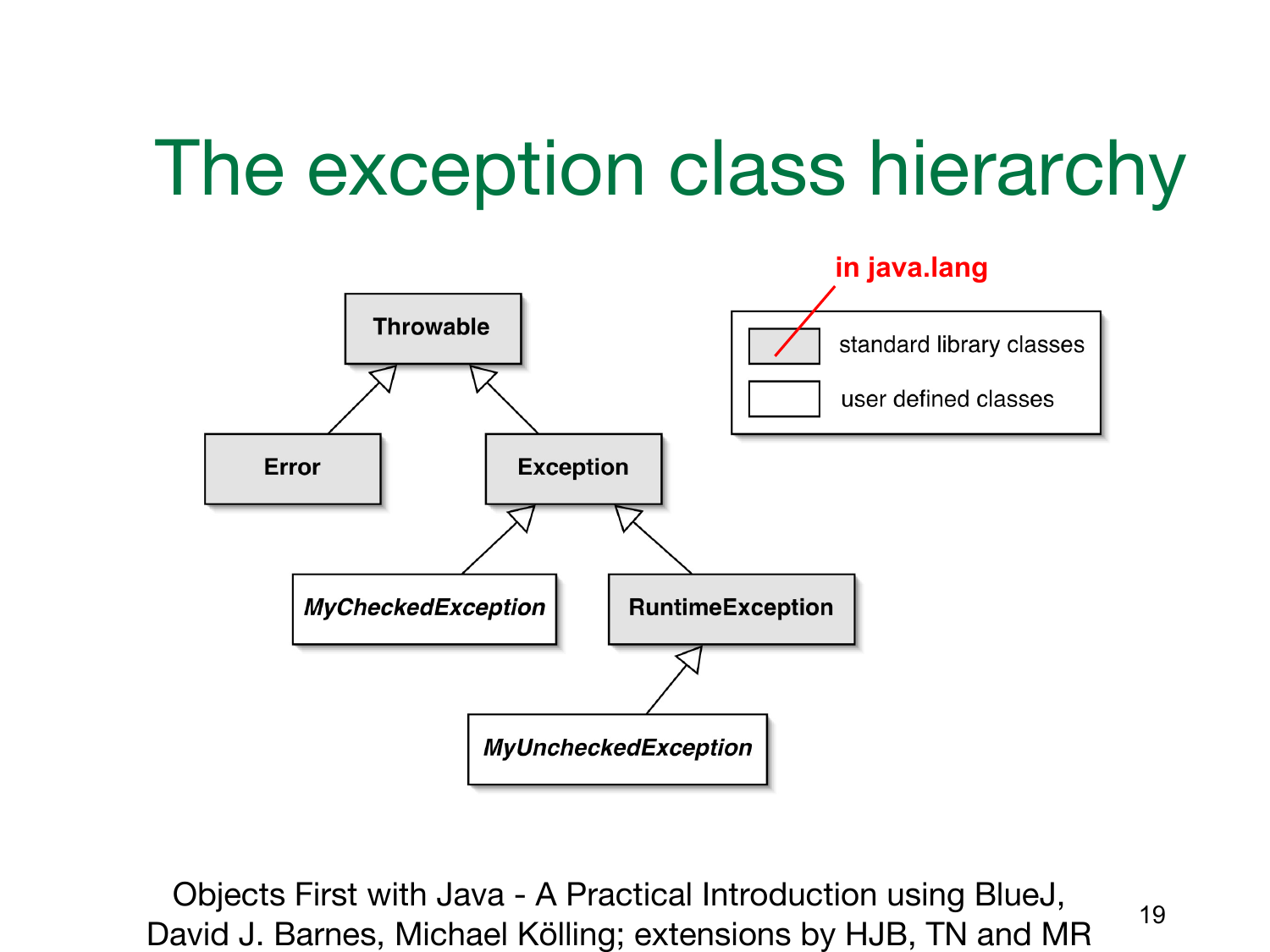# Exception categories

#### • Checked exceptions

- Subclass of Exception
- Use for anticipated failures (writing to a full disk, e.g.).
- Where recovery may be possible.
- Client should be forced to check.
- Unchecked exceptions
	- Subclass of RuntimeException
	- Use for unanticipated failures (there should never be any failure in normal operation).
	- Where recovery is unlikely (program error).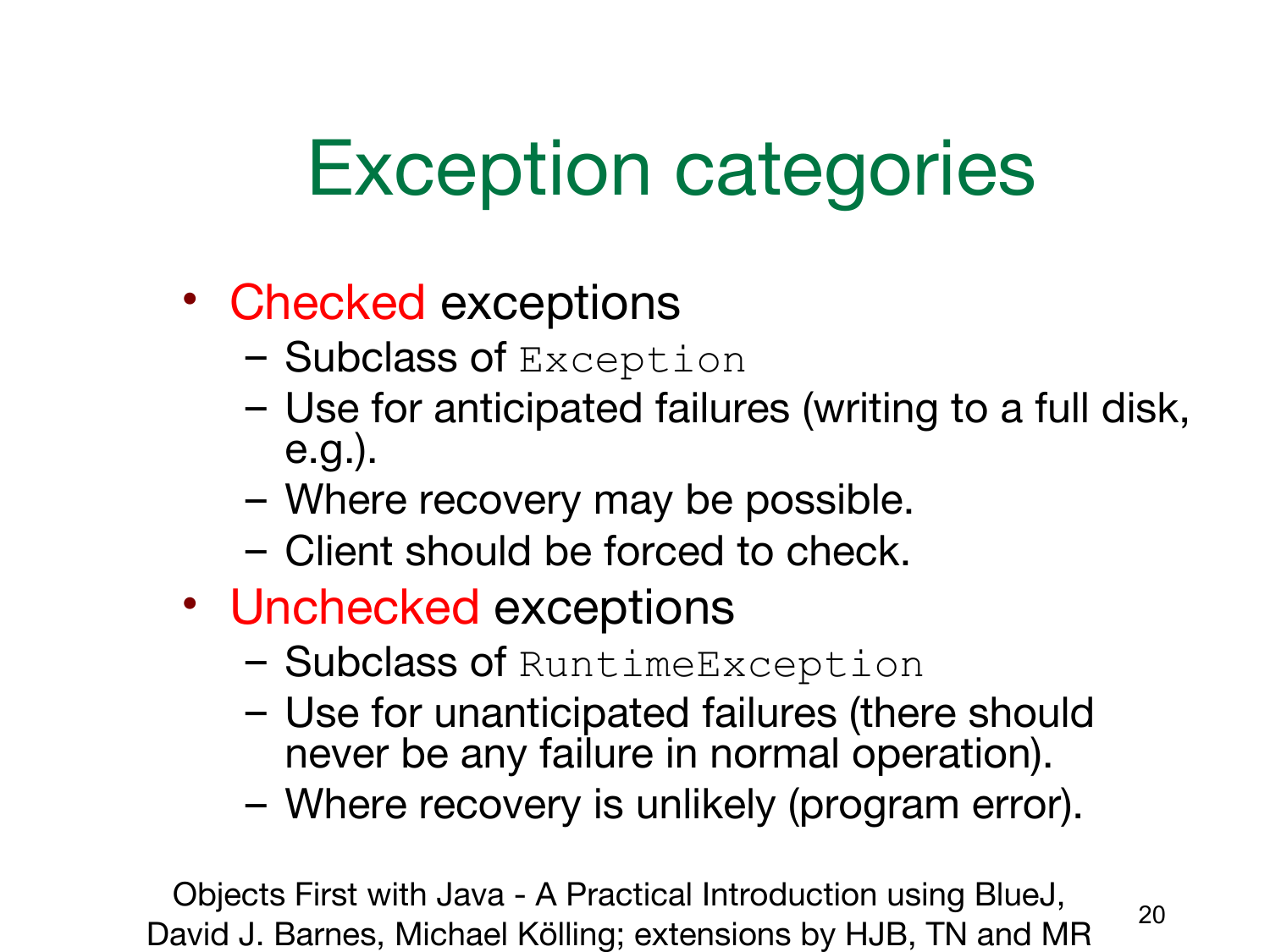# The effect of an exception

- The throwing method finishes prematurely.
- No return value is returned.
- Control does not return to the client's point of call.
	- So the client cannot carry on regardless.
- A client may 'catch' an exception.

– If not caught: termination!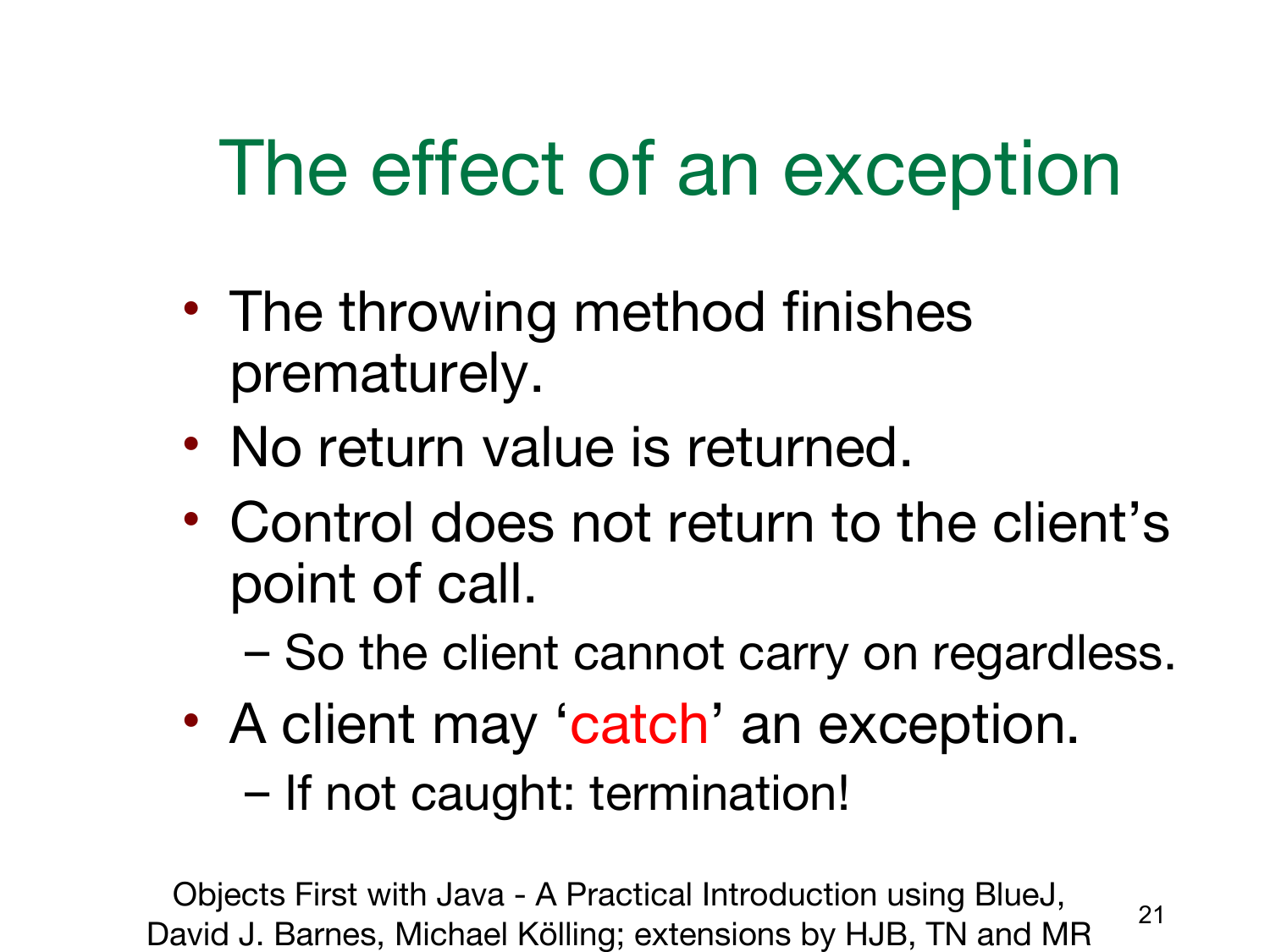#### Unchecked exceptions

- The easiest to use from the programmer's point of view.
- Use of these is 'unchecked' by the compiler.
- Cause program termination if not caught. – This is the normal practice.
- IllegalArgumentException is a typical example.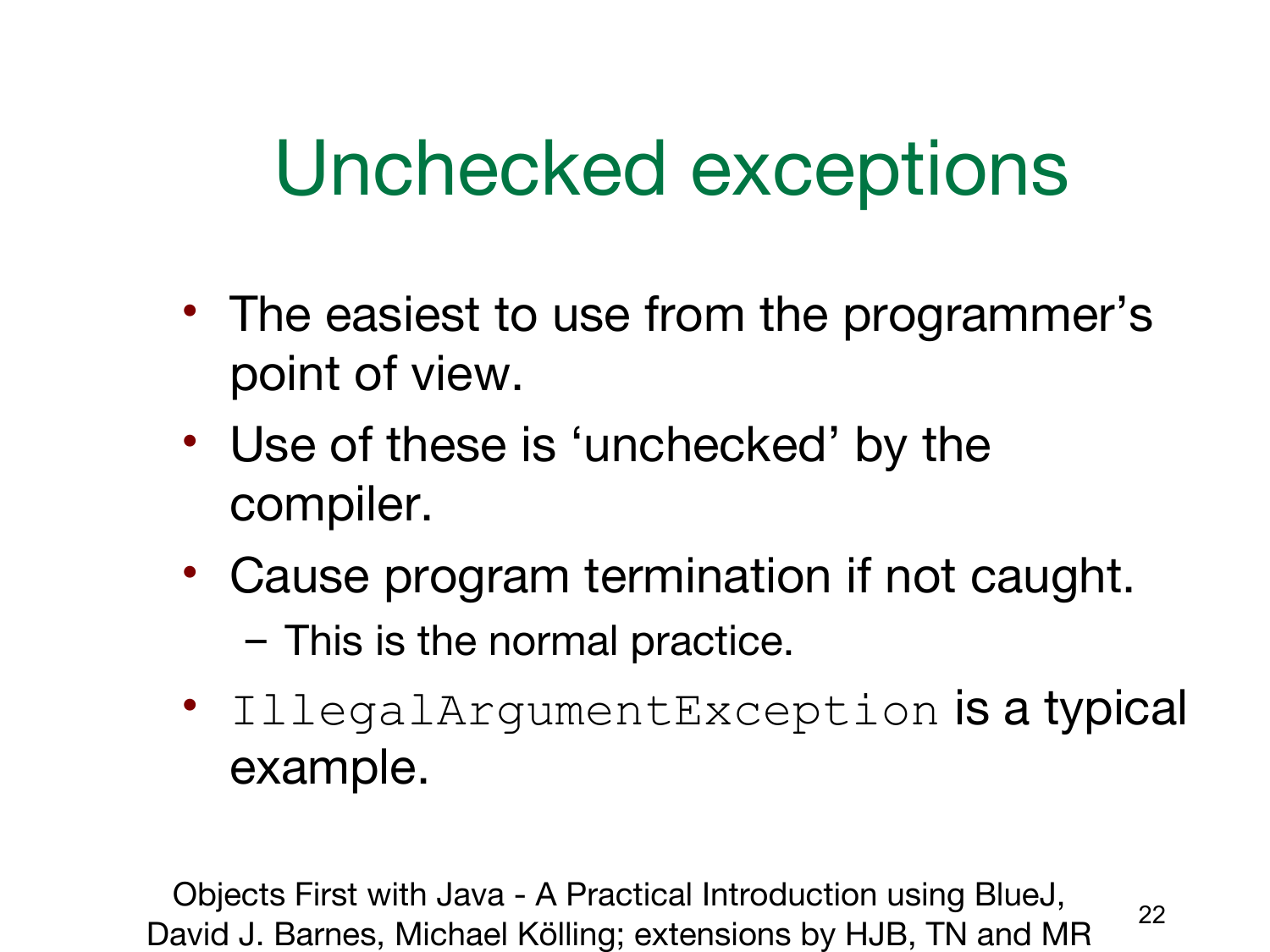# Argument checking

```
public ContactDetails getDetails(String key)
{
     if(key == null) {
         throw new NullPointerException(
                          "null key in getDetails");
     }
     if(key.trim().length() == 0) {
         throw new IllegalArgumentException(
                          "Empty key passed to getDetails");
 }
     return (ContactDetails) book.get(key);
}
```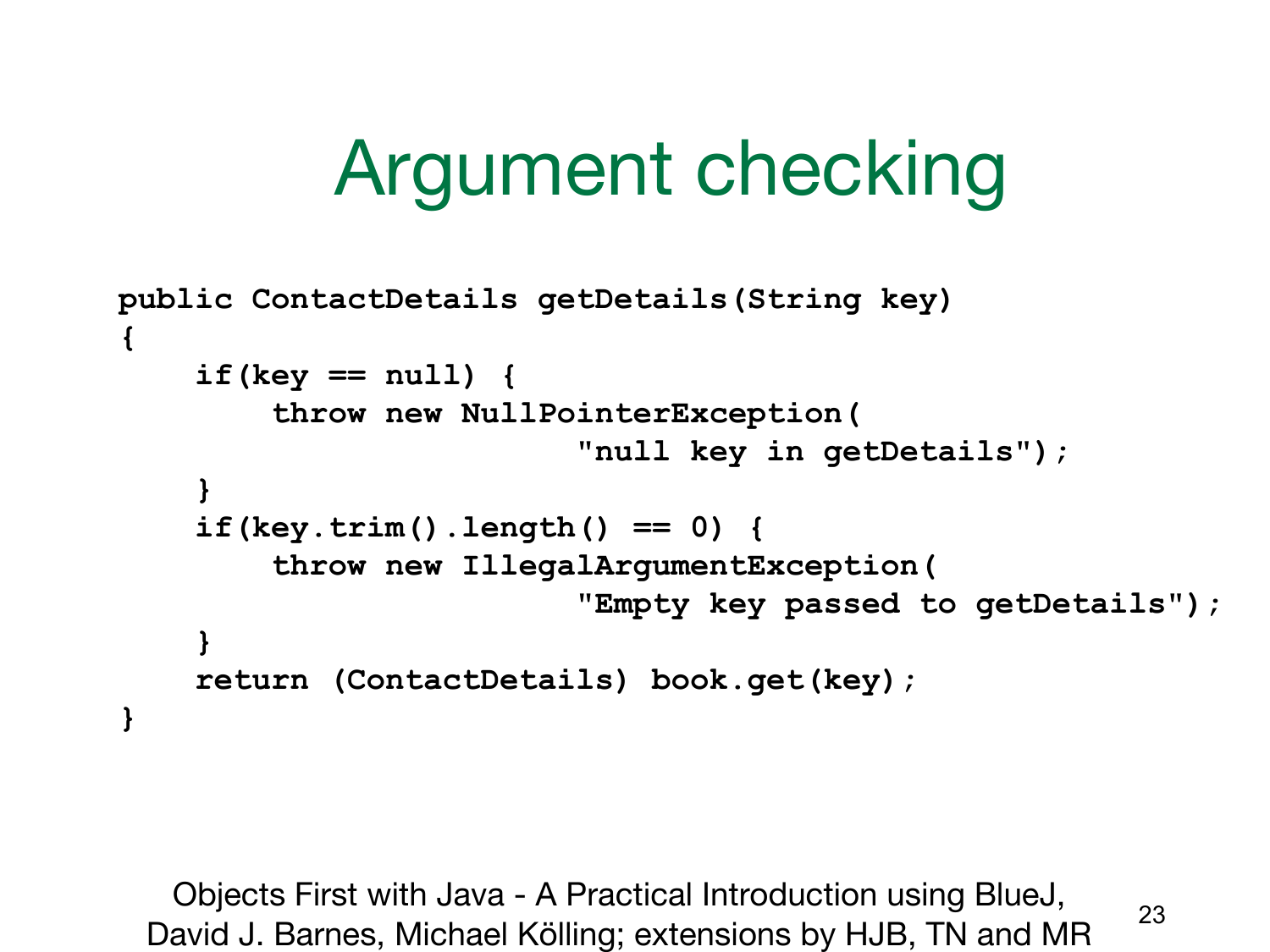# Preventing object creation

```
Objects First with Java - A Practical Introduction using BlueJ, 
 David J. Barnes, Michael Kölling; extensions by HJB, TN and MR 24
public ContactDetails(String name, String phone, String address)
{
     if(name == null) {
        name = " " ; }
     if(phone == null) {
         phone = "";
 }
     if(address == null) {
          address = "";
     }
    this.name = name.trim();
     this.phone = phone.trim();
     this.address = address.trim();
     if(this.name.length() == 0 && this.phone.length() == 0) {
          throw new IllegalStateException(
                   "Either the name or phone must not be blank.");
 }
}
                                  If no valid initial state is possible (due
                                  to inappropriate constructor arguments,
                                  e.g.), no object should be created!
```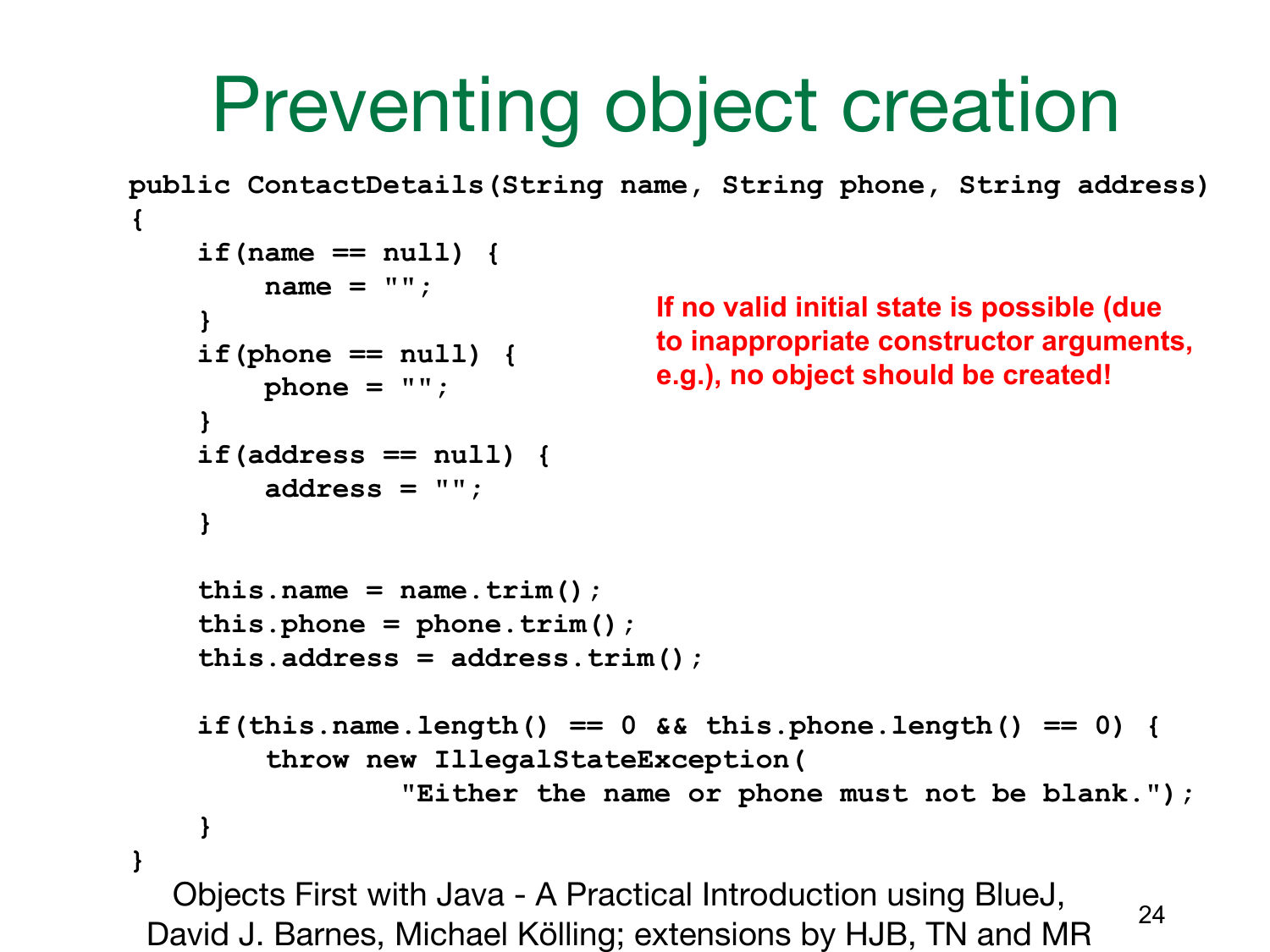# Checked Exceptions

- Are meant to be caught.
- The compiler ensures that their use is tightly controlled.
	- In both server and client.
	- More compiler action, more rules.
- Used properly, failures may be recoverable.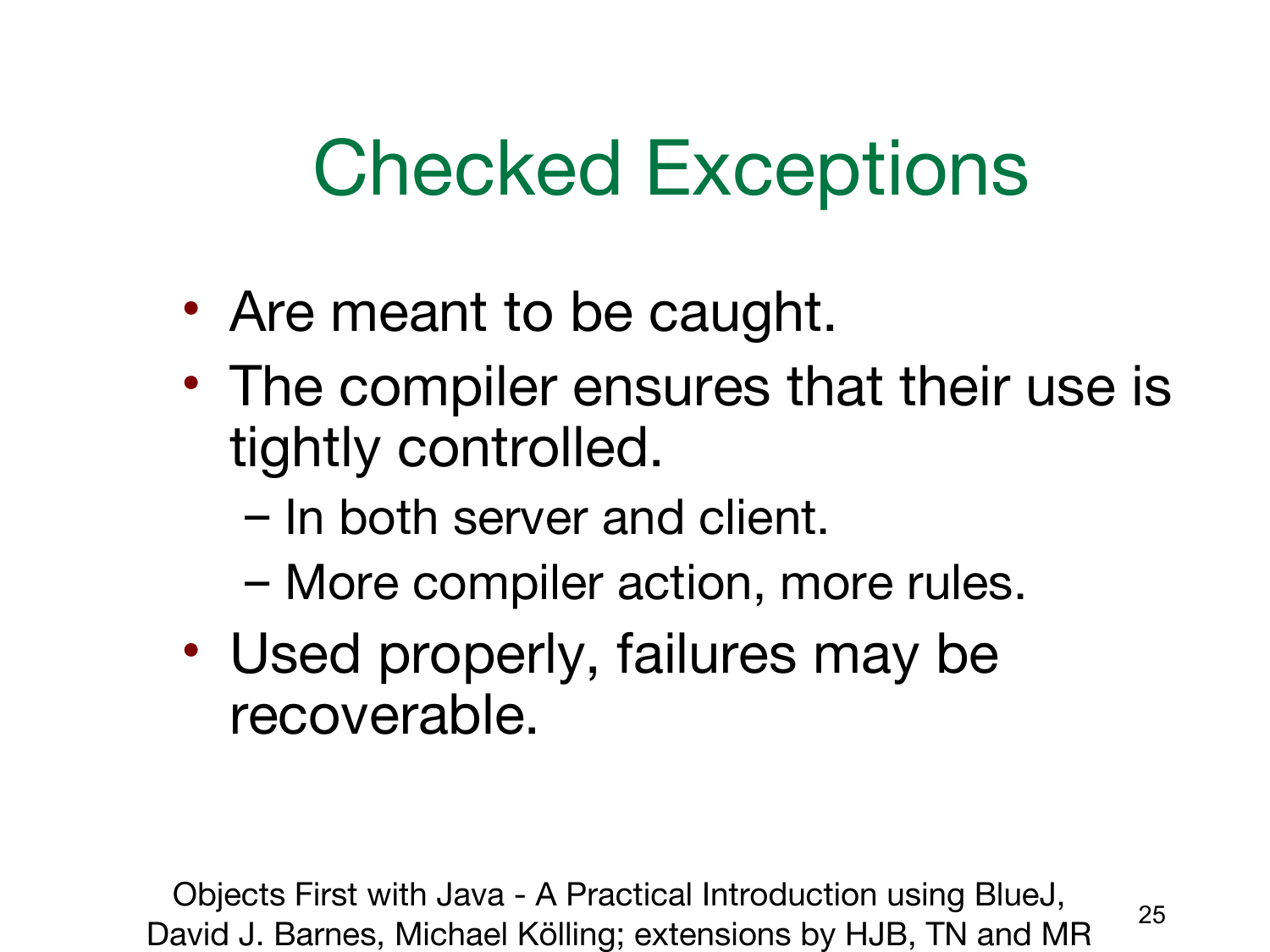#### The throws clause

• Methods throwing a checked exception must include a throws clause (here throws, not throw!):

public void saveToFile(String destinationFile) throws IOException

• Use of throws clauses in unchecked exceptions is allowed, but not required.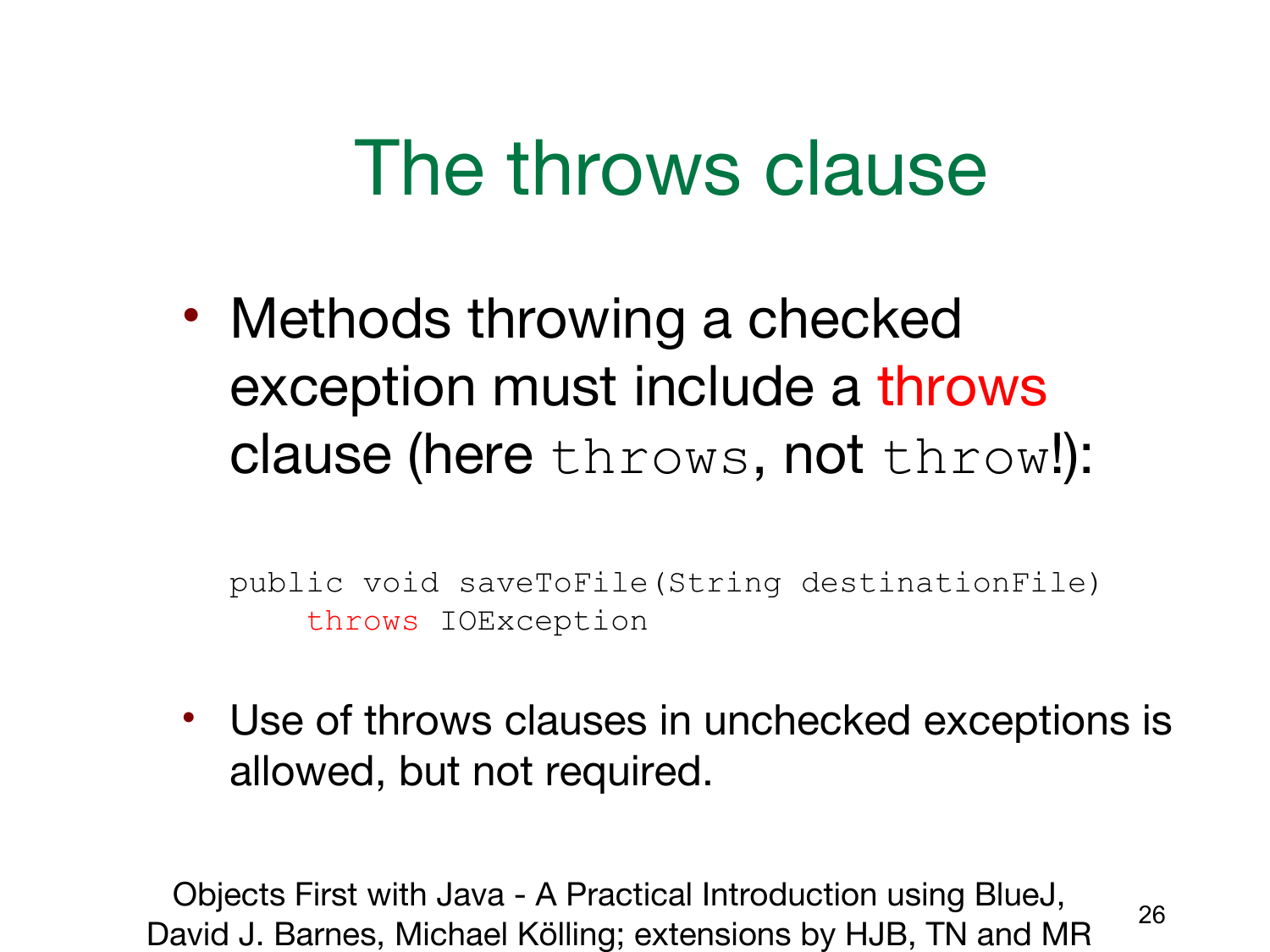# The try statement

• Clients catching an exception must protect the call with a try statement (make provision for dealing with the exception):

```
try {
     Protect one or more statements here.
}
catch(Exception e) {
     Report and recover from the exception here.
}
```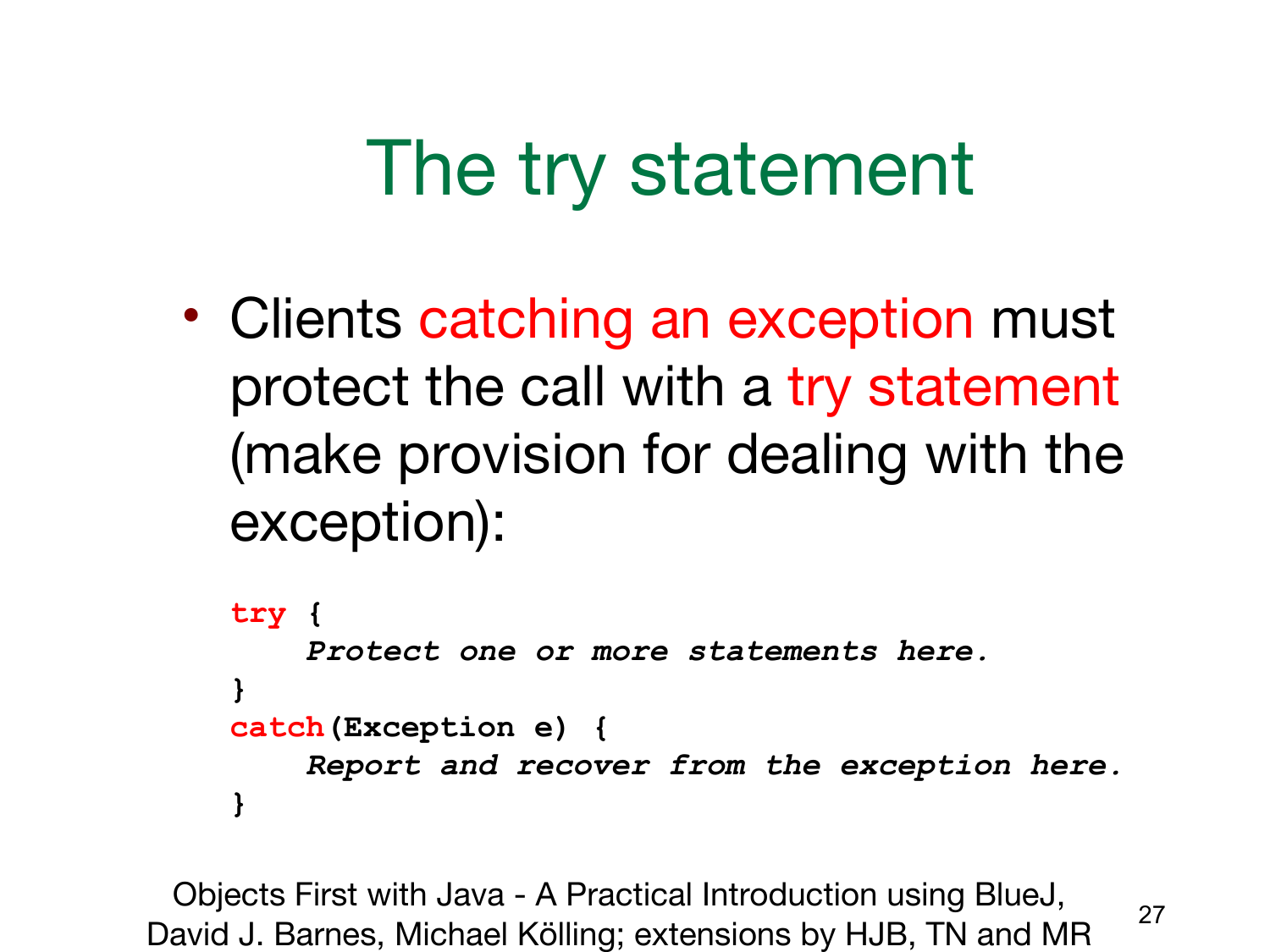

#### **If no exception occurs, the catch clause will be skipped!**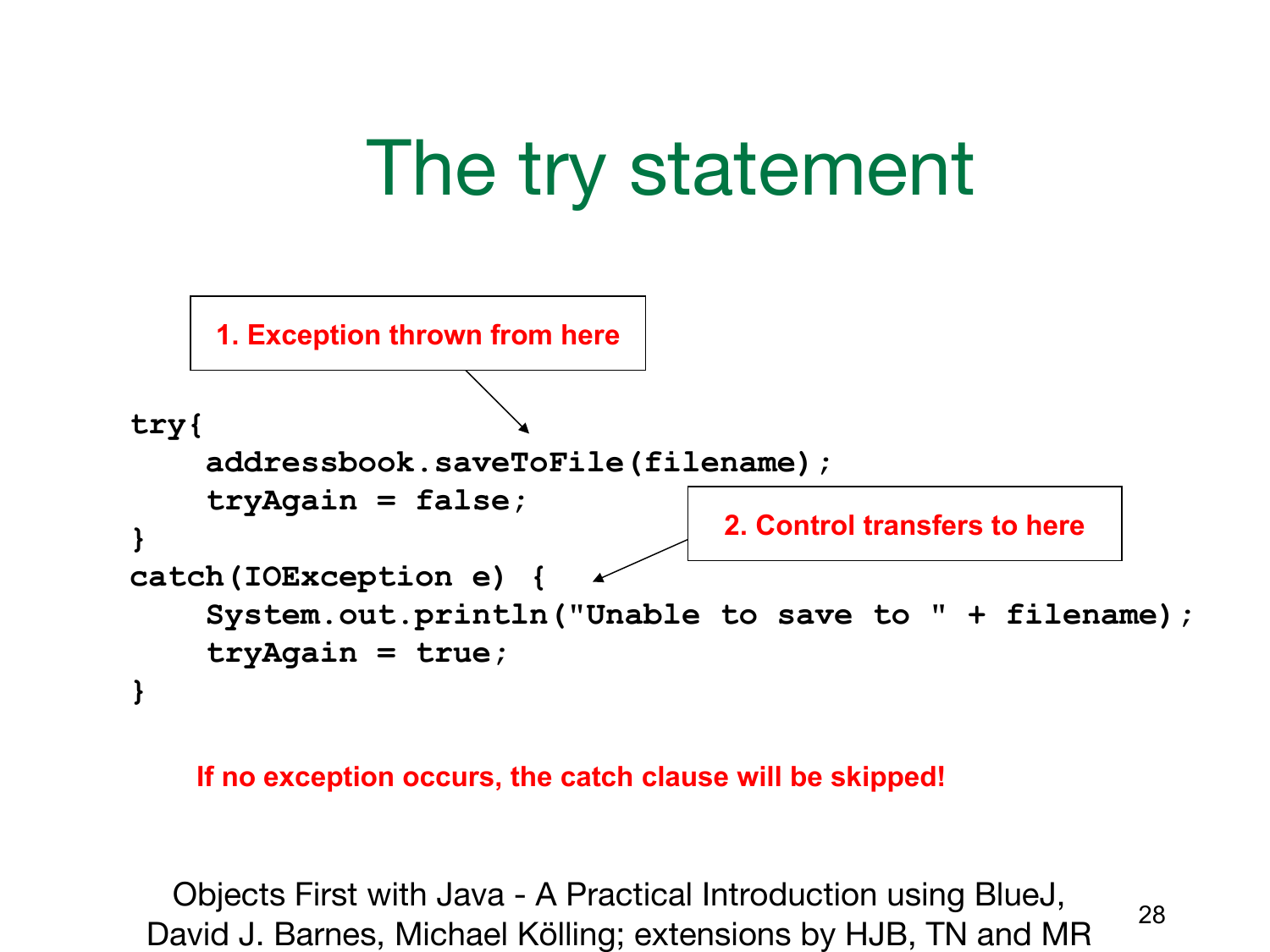# Catching multiple exceptions

```
try {
.....
     ref.process();
      ...
}
catch(EOFException e) {
     // Take action on an end-of-file exception.
....
}
catch(FileNotFoundException e) {
     // Take action on a file-not-found exception.
      ...
}
                        All types of checked exceptions must be 
                        listed in the throws clause, separated by
                        commas.
```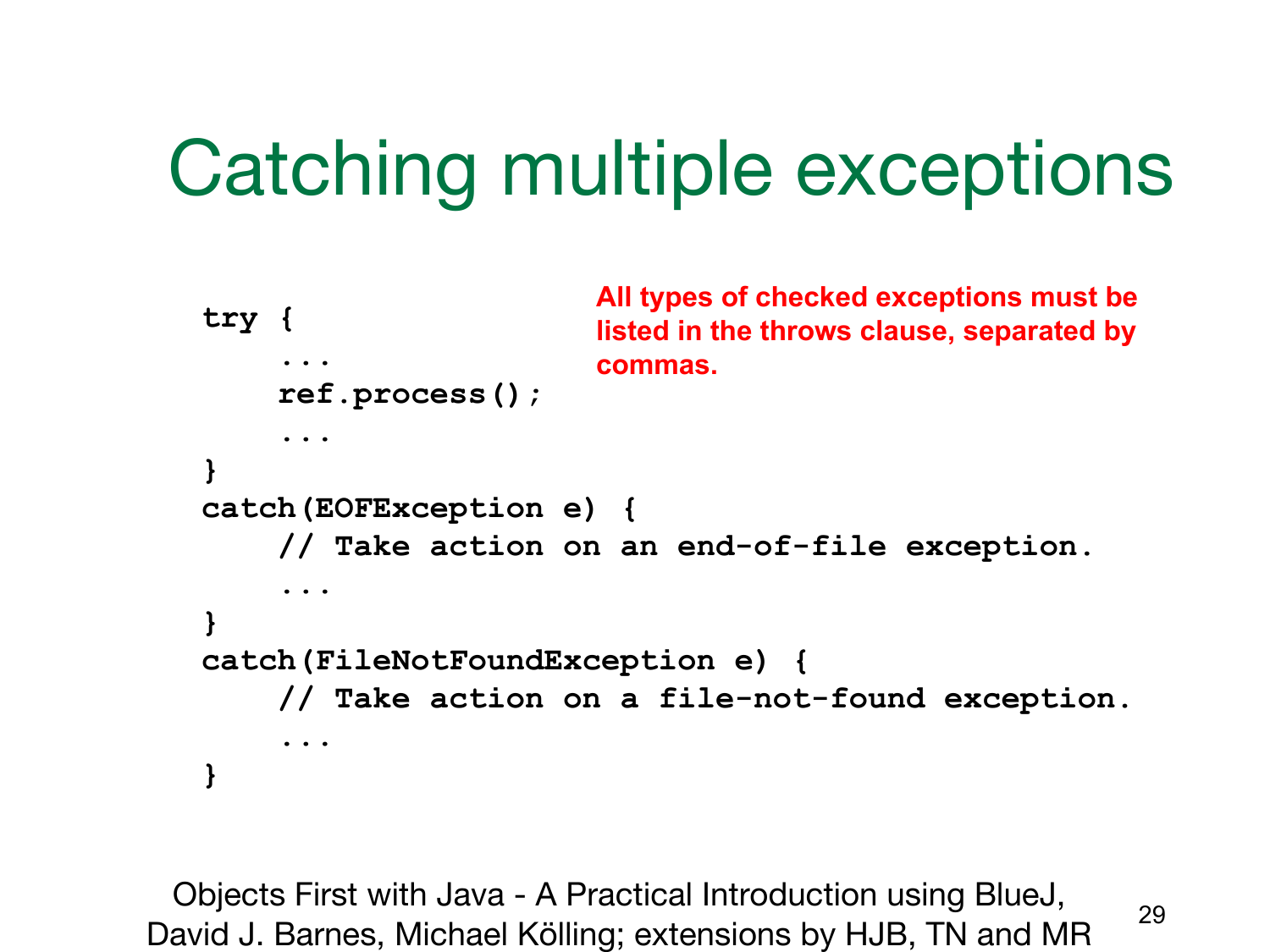# The finally clause

```
try {
     Protect one or more statements here.
}
catch(Exception e) {
     Report and recover from the exception here.
}
finally {
     Perform any actions here common to whether or not
     an exception is thrown.
}
```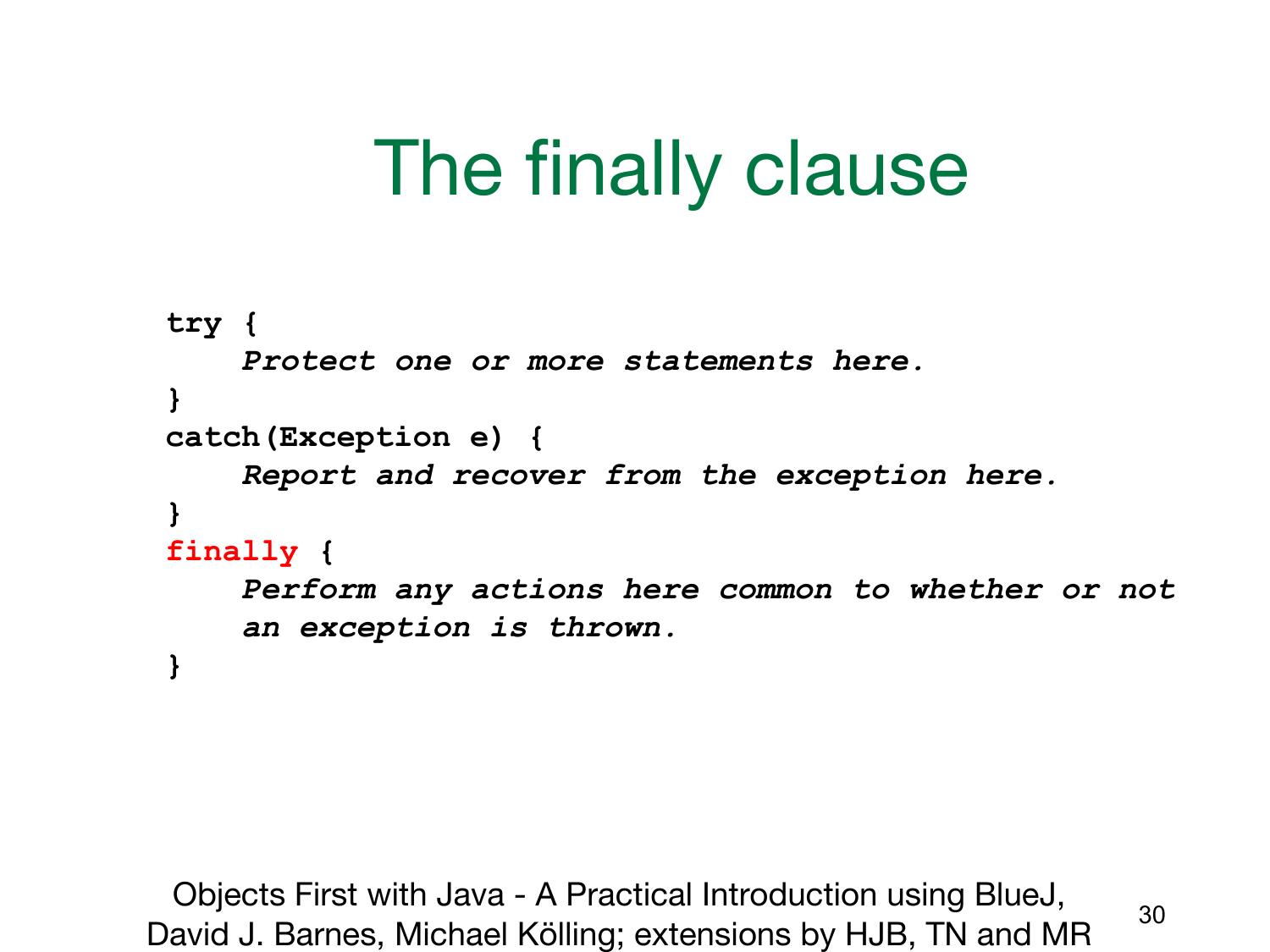# The finally clause

- A finally clause is executed even if a return statement is executed in the try or catch clauses.
- An uncaught or propagated exception still exits via the finally clause.
- The finally clause is optional.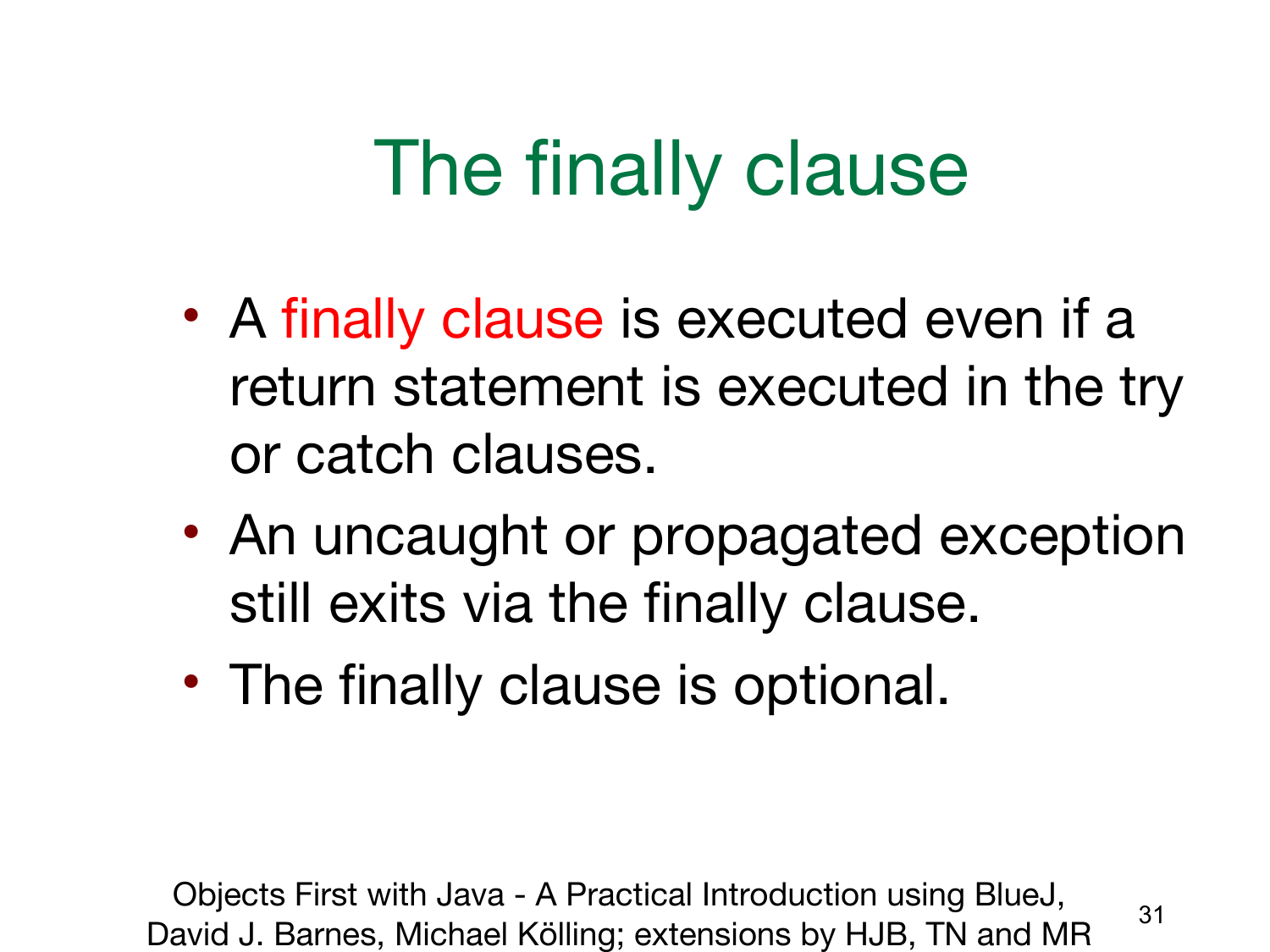# Defining new exceptions

- Extend either Exception (checked) or Runtime-Exception (unchecked).
- Define new types to give better (i.e. more detailed/specific) diagnostic information.
	- Include reporting and/or recovery information (i.e. information beyond the inclusion of a fixed diagnostic string).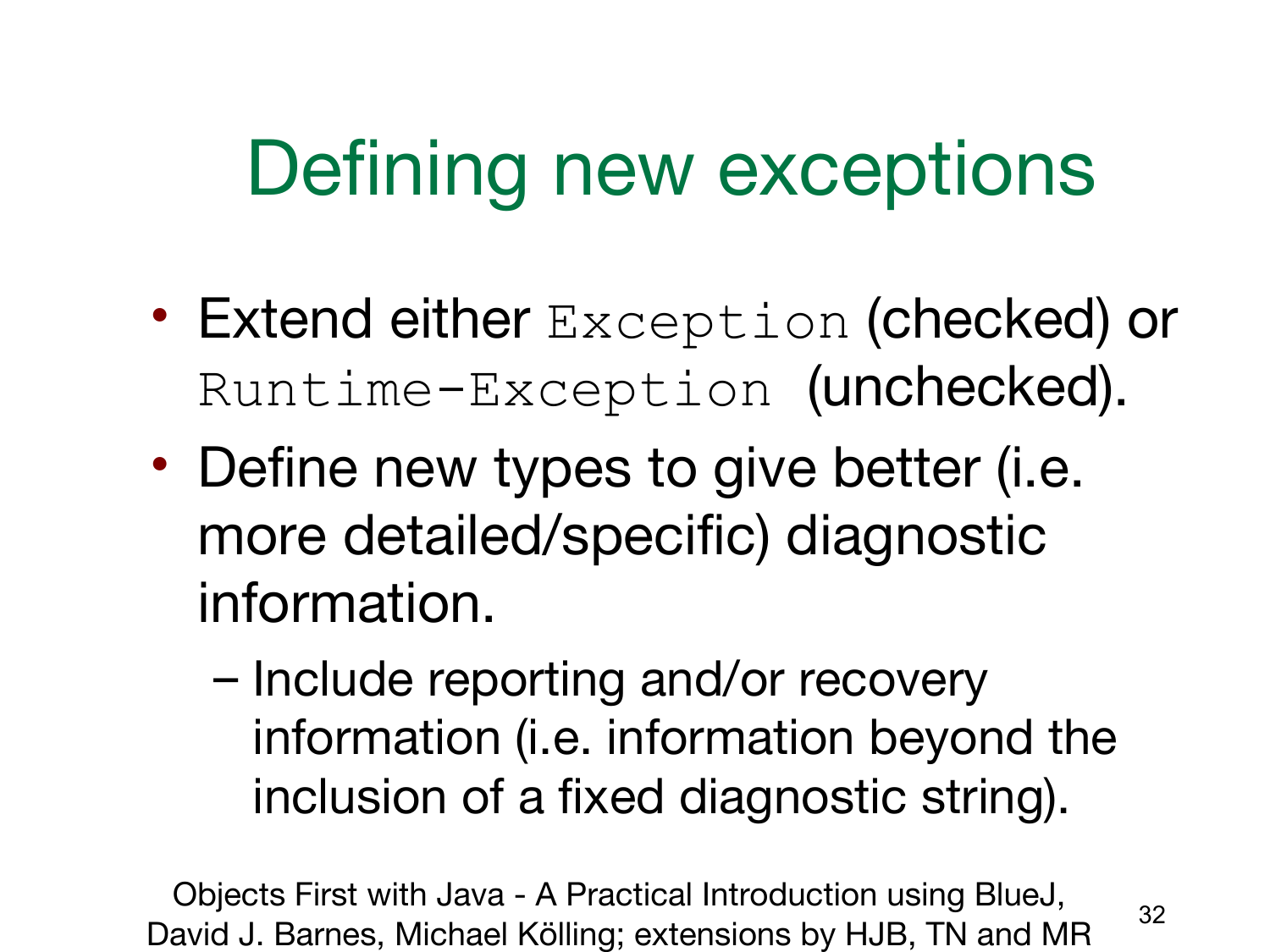```
public class NoMatchingDetailsException extends Exception
{
     private String key;
     public NoMatchingDetailsException(String key)
      {
          this.key = key;
      }
     public String getKey()
      {
          return key;
      }
     public String toString()
      {
          return "No details matching '" + key +
                  "' were found.";
      }
}
                                      constructor receives key
                                        dedicated accessor for key
                                       diagnostic string including key
```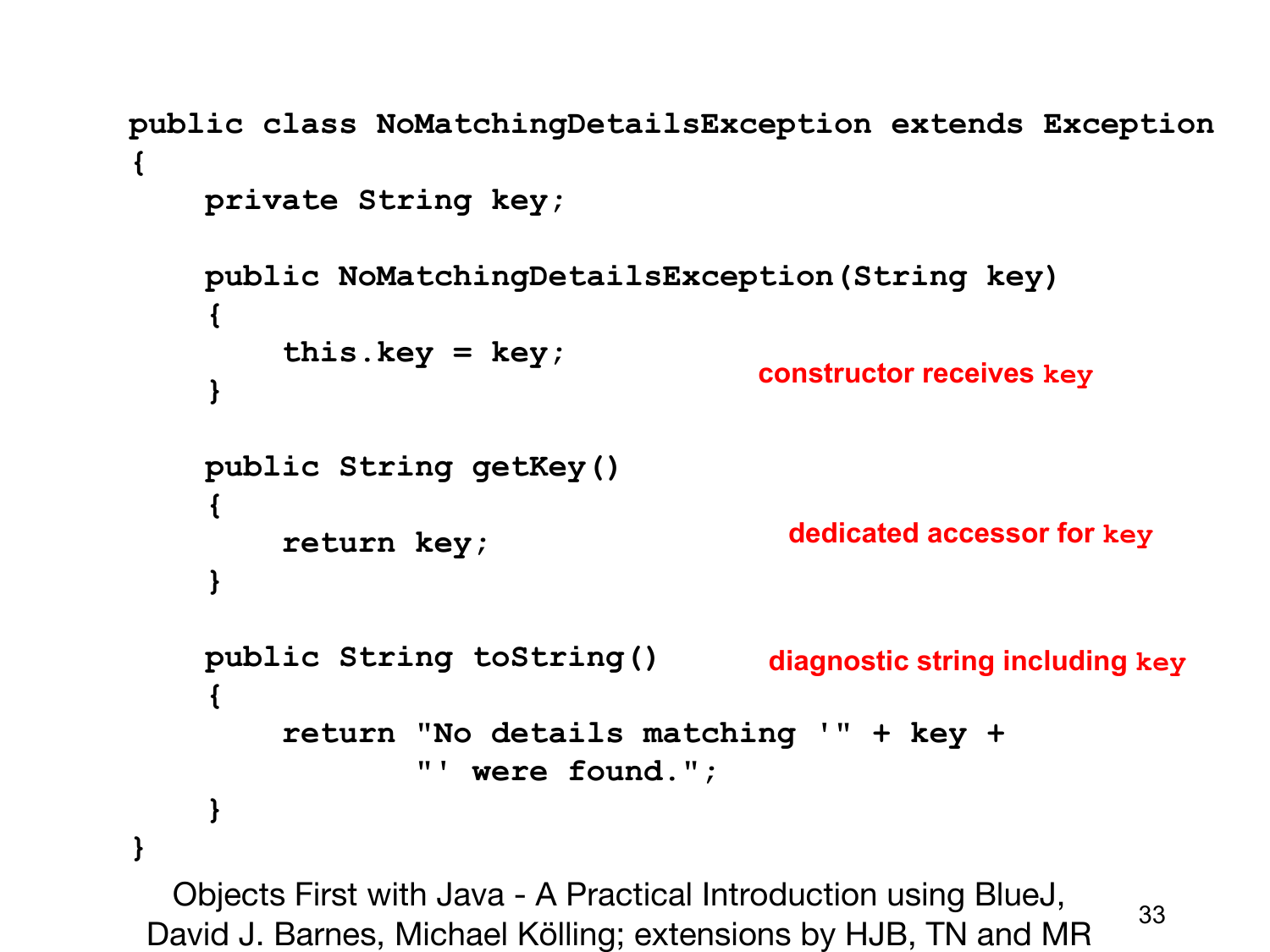#### Assertions

- Used for *internal* consistency checks. – E.g. object state following mutation.
- Used during development and normally removed in production version.
	- E.g. via a compile-time option.
- Java has an *assert statement*.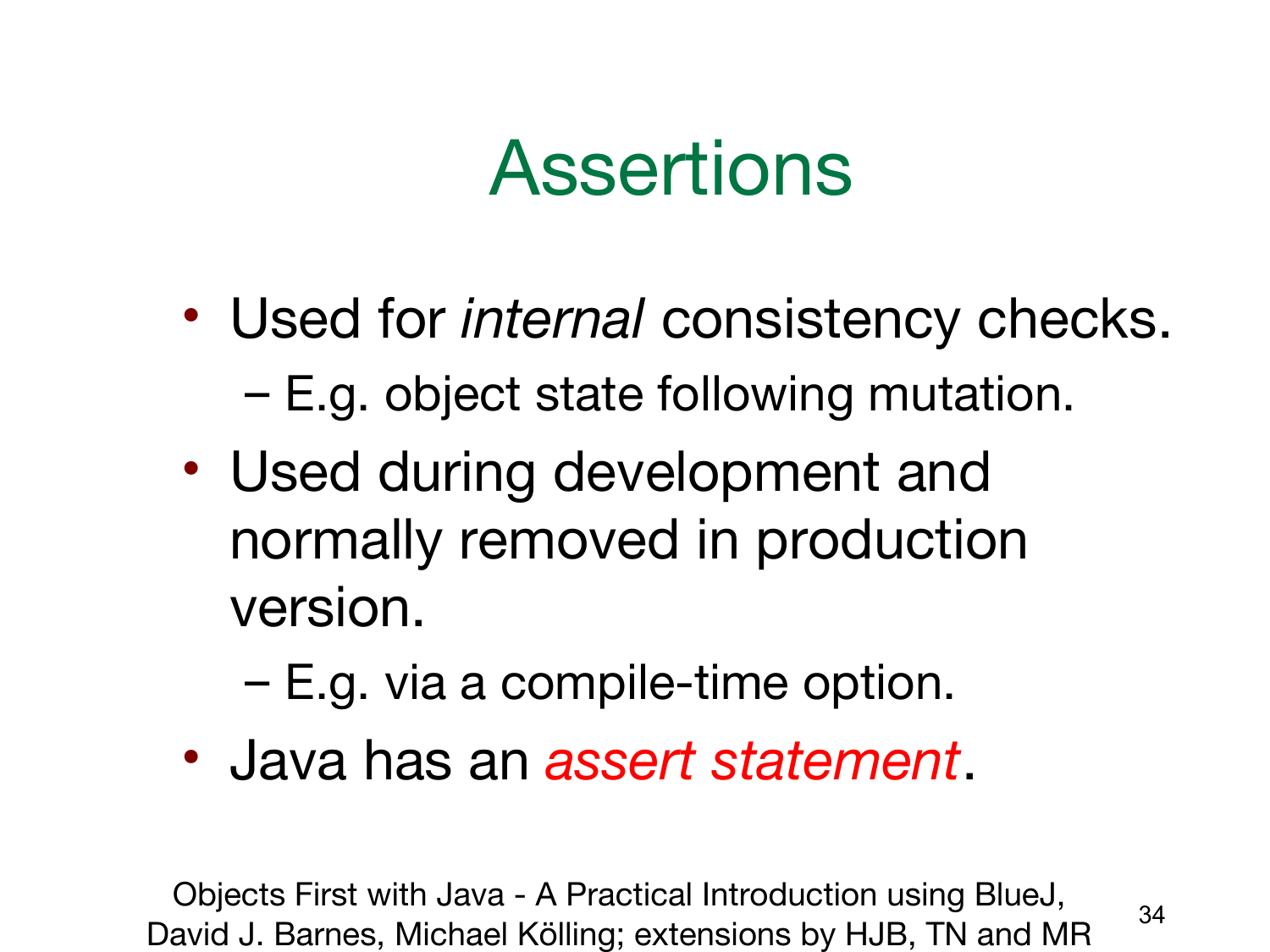#### Java Assertion Statement

- Two forms available:
	- **assert** *boolean-expression*
	- **assert** *boolean-expression* **:** *expression*
- The boolean-expression expresses something that should be true at this point.
- An AssertionError is thrown if the assertion is false.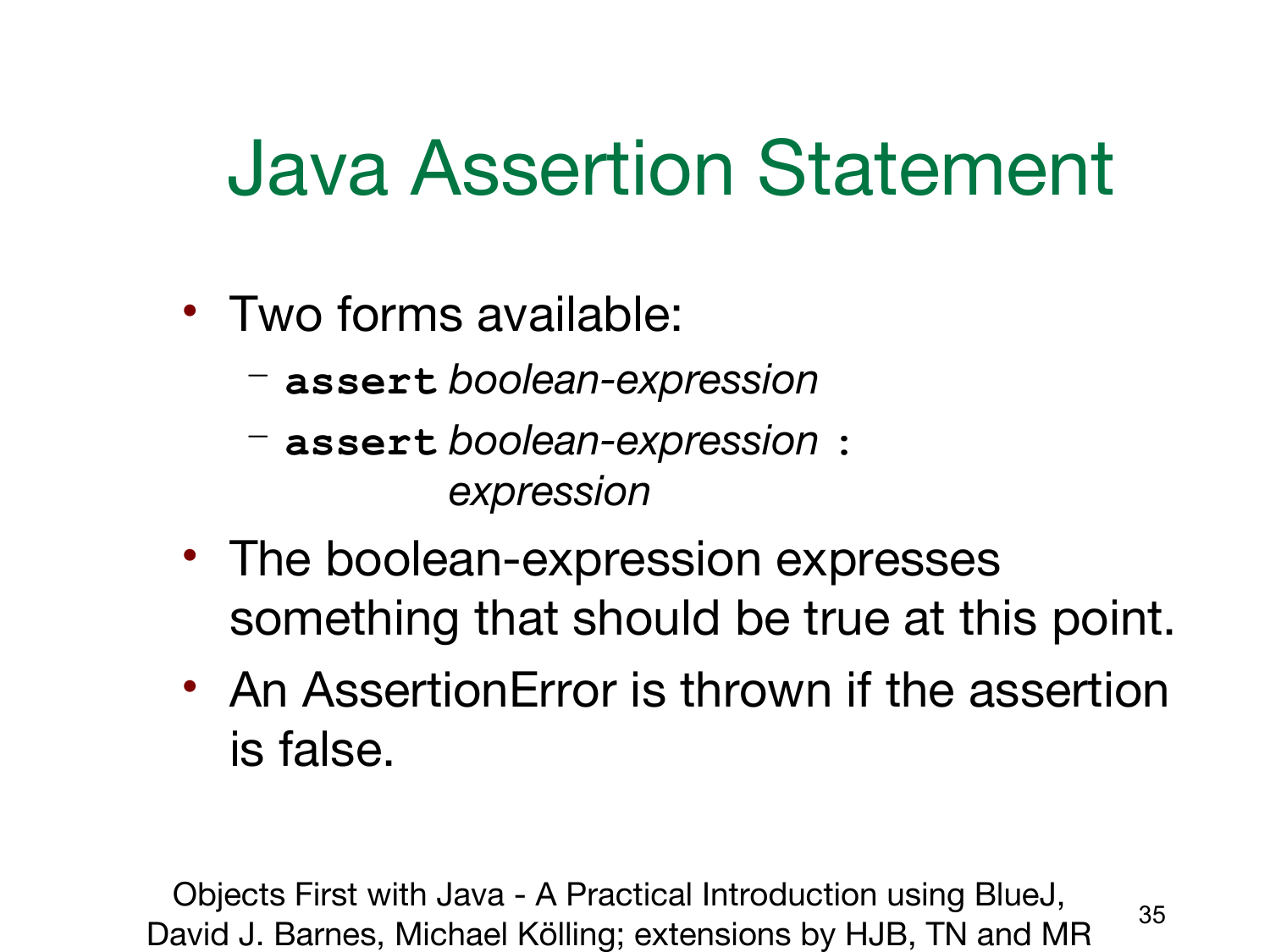#### Assert Statement

```
public void removeDetails(String key)
 {
         if(key == null){
             throw new IllegalArgumentException("...");
 }
         if(keyInUse(key)) {
             ContactDetails details = book.get(key);
             book.remove(details.getName());
             book.remove(details.getPhone());
             numberOfEntries--;
 }
         assert !keyInUse(key);
         assert consistentSize() :
                "Inconsistent book size in removeDetails";
     }
```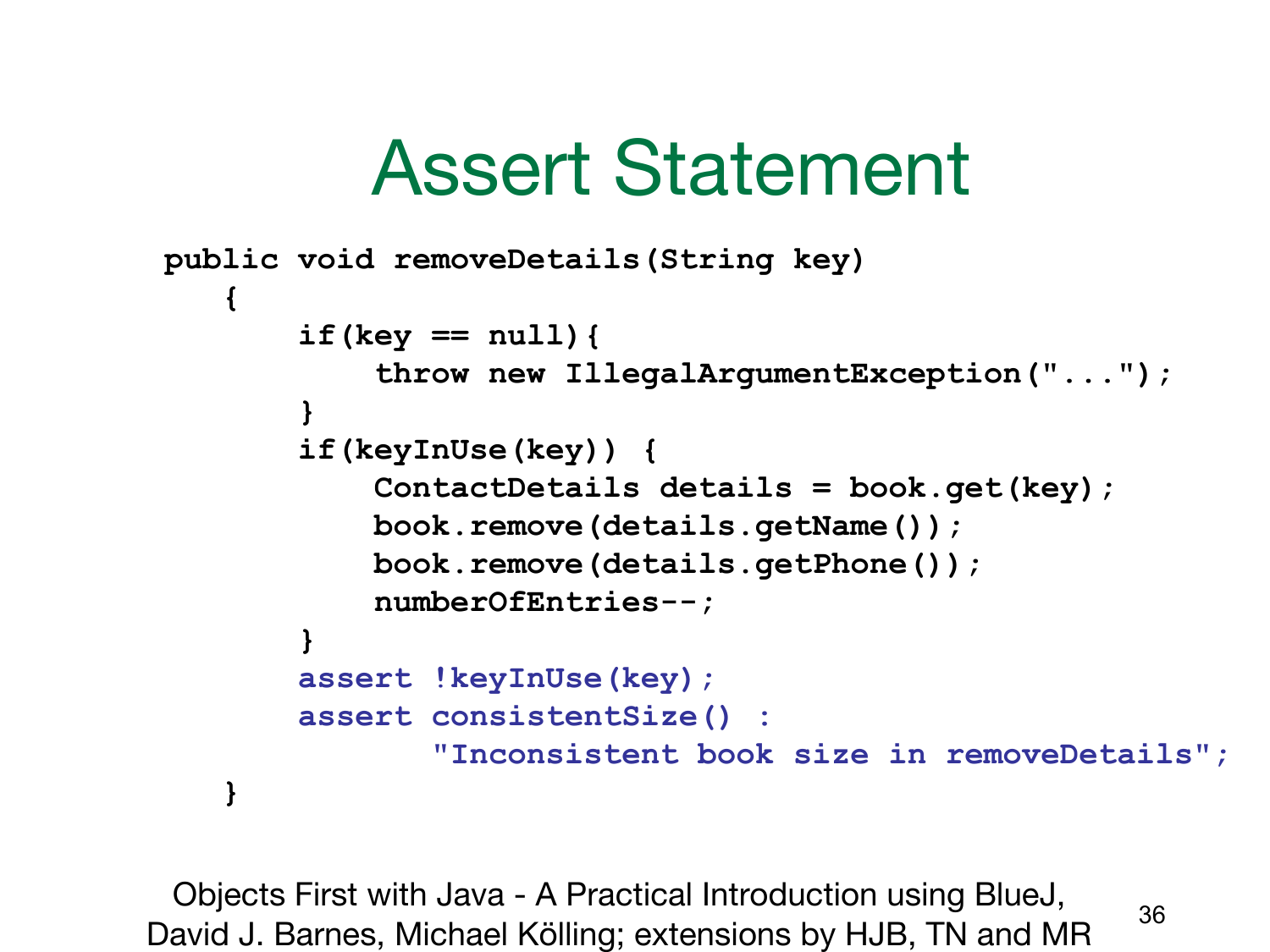## Guidelines for Assertions

- They are not an alternative to throwing exceptions.
- Use for internal checks.
- Remove from production code.
- Don't include normal functionality: **// Incorrect use: assert book.remove(name) != null;**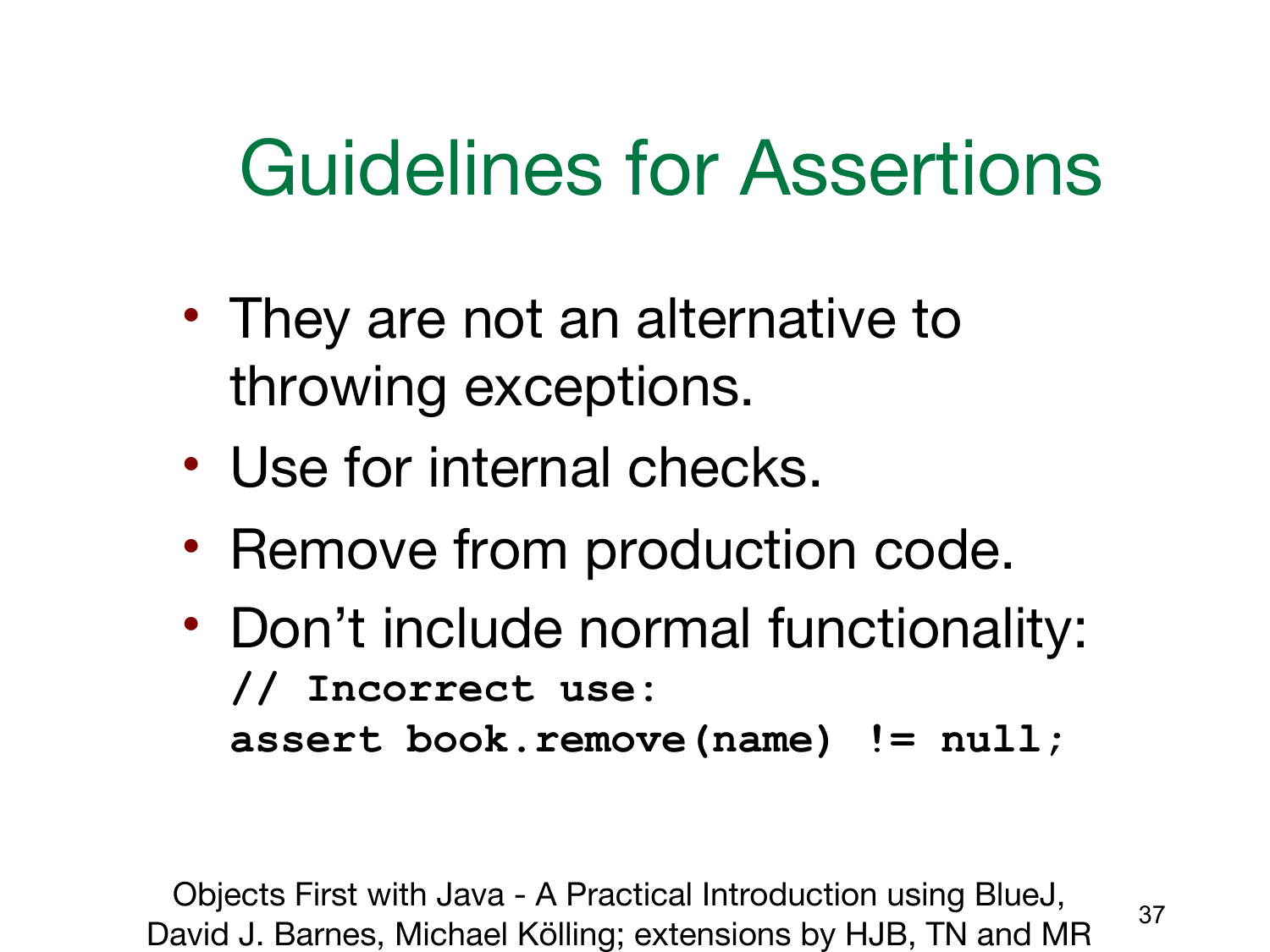# Error recovery

- Clients should take note of error notifications.
	- Check return values.
	- Don't 'ignore' exceptions or just include a println command in the catch clause.
- Include code to attempt recovery.
	- Will often require a loop over the try and catch clauses.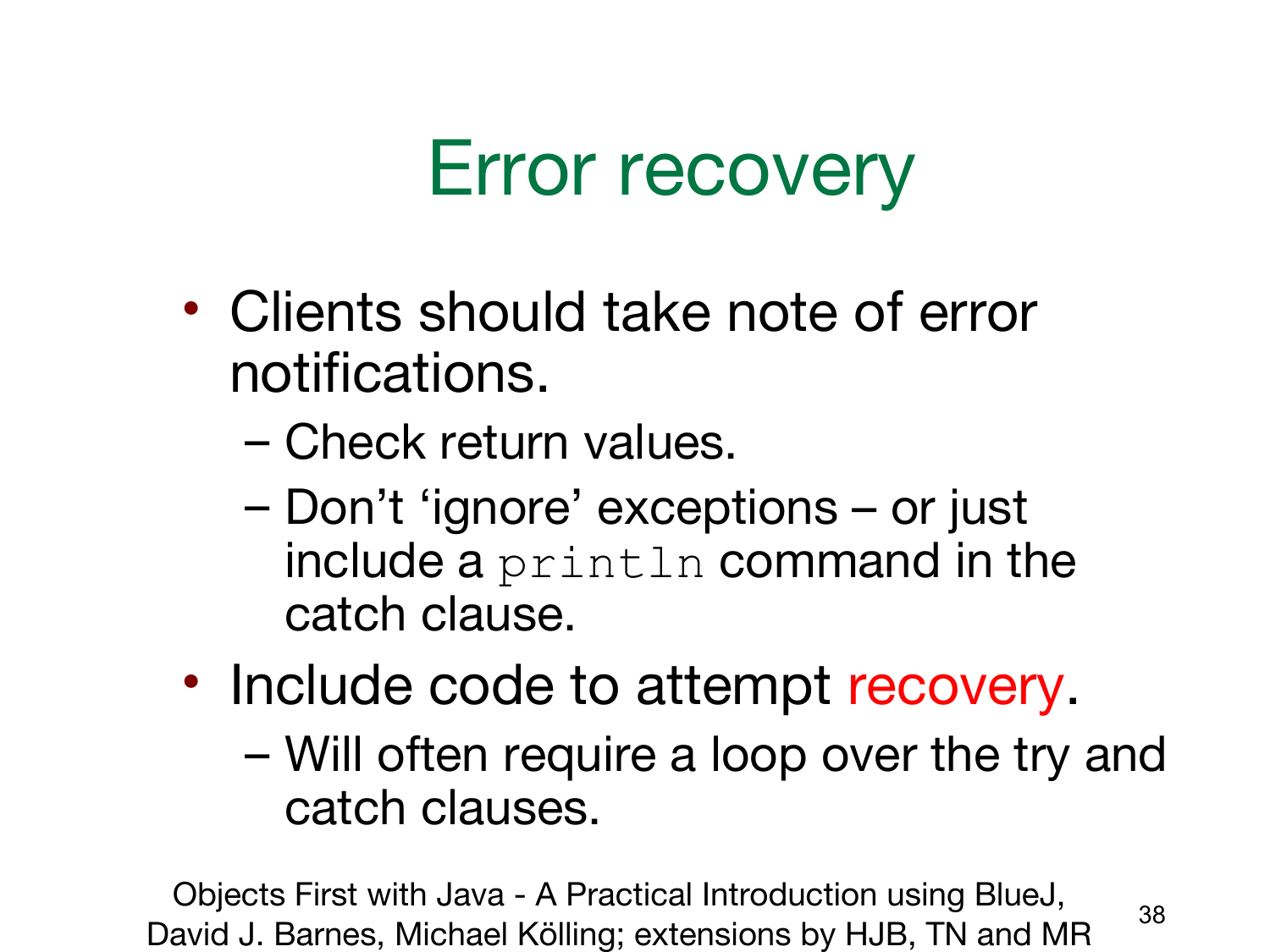# Attempting recovery

```
// Try to save the address book.
boolean successful = false;
int attempts = 0;
do {
     try {
         addressbook.saveToFile(filename);
         successful = true;
     }
     catch(IOException e) {
         System.out.println("Unable to save to " + filename);
         attempts++;
         if(attempts < MAX_ATTEMPTS) {
             filename = an alternative file name;
 }
 }
} while(!successful && attempts < MAX_ATTEMPTS);
if(!successful) {
     Report the problem and give up;
}
```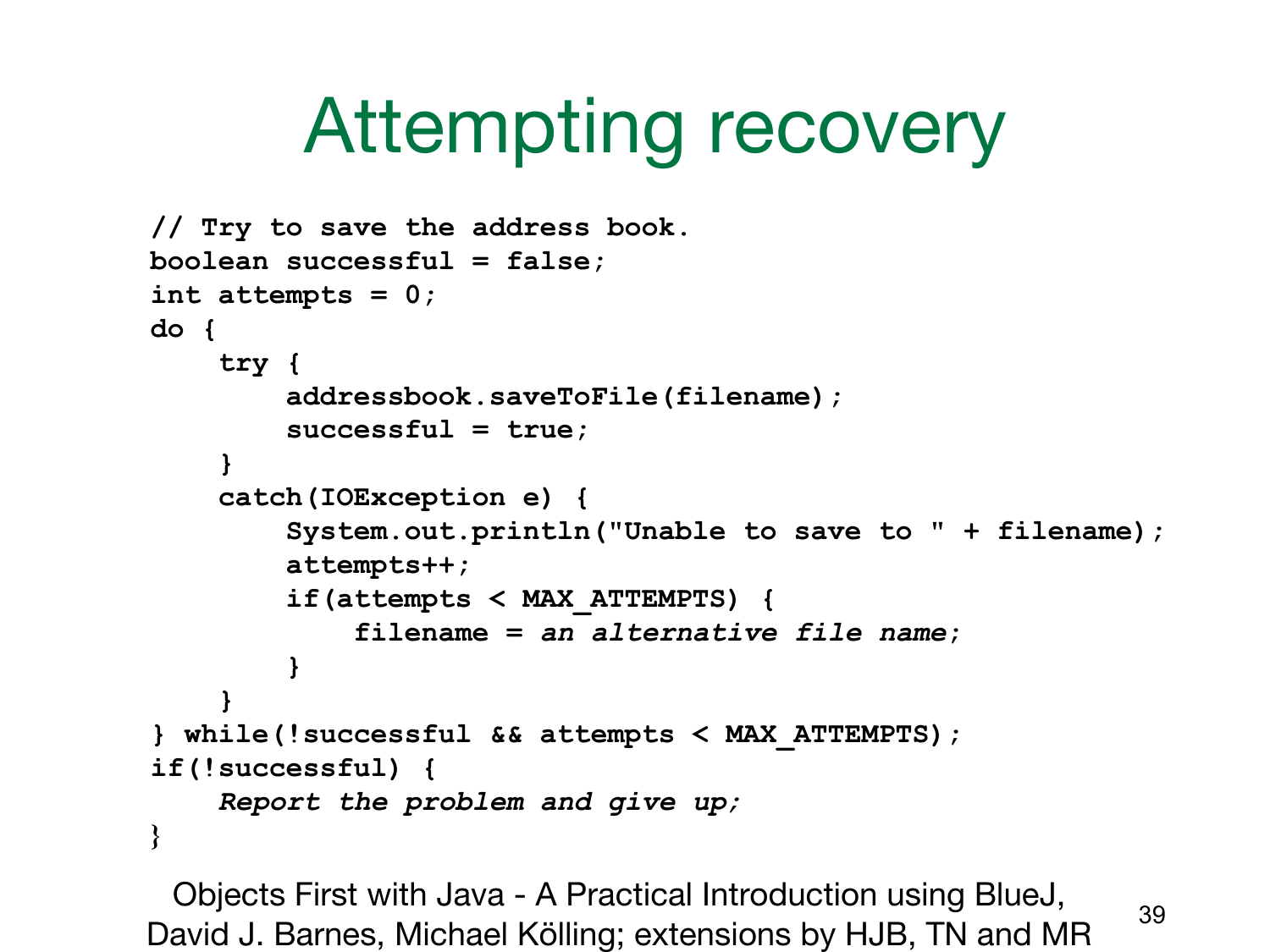# Error recovery

- Anticipating an error and recovering from it requires a more complex flow of control.
- Crucial: statements in the catch clause.
- Recovery often involves trying again without a guaranteed success.
- Resign at some point!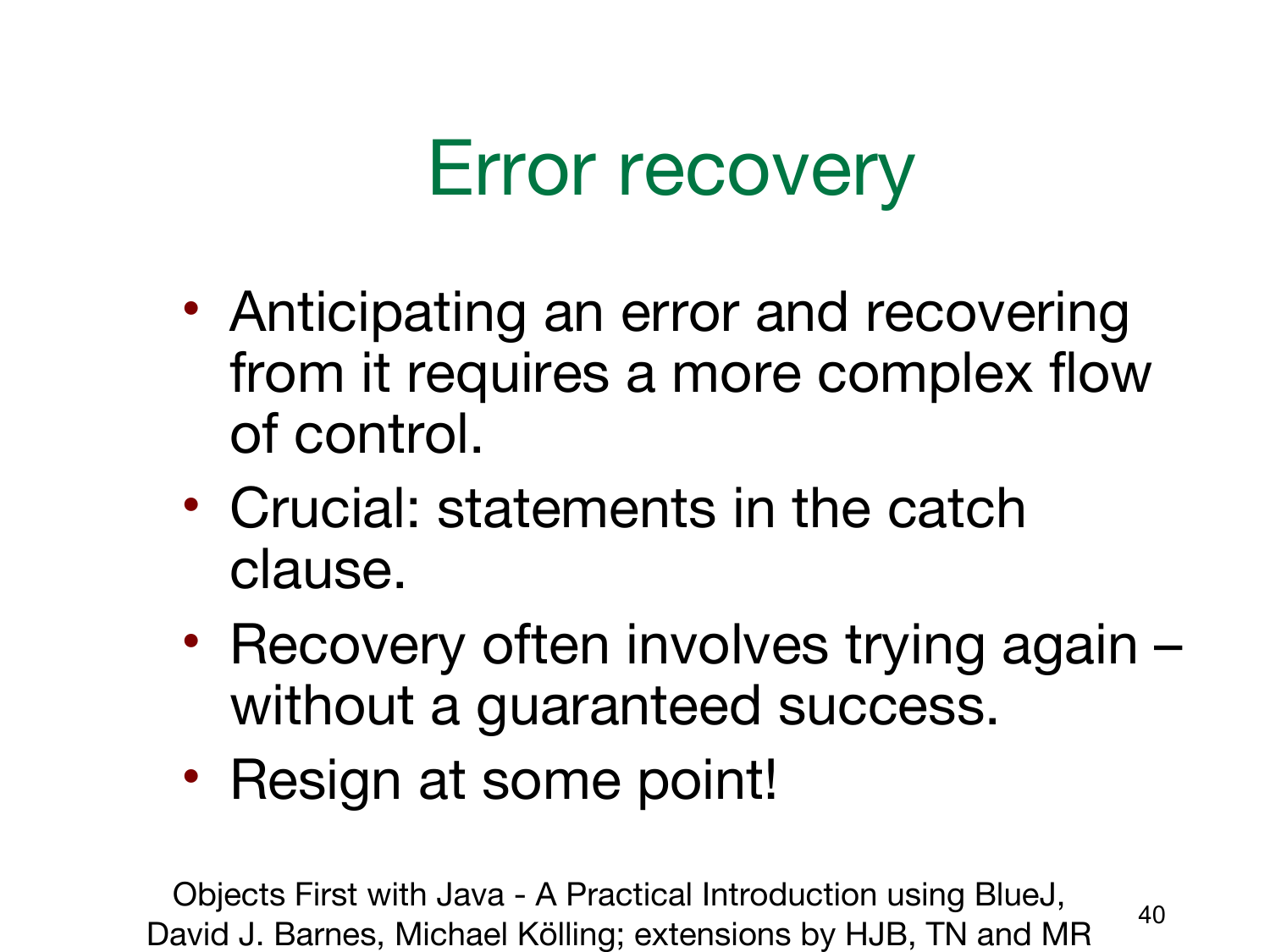#### Error avoidance

- Clients can often use server query methods to avoid errors.
	- More robust clients mean servers can be more trusting.
	- Unchecked exceptions can be used.
	- Simplifies client logic.
- May increase client-server coupling.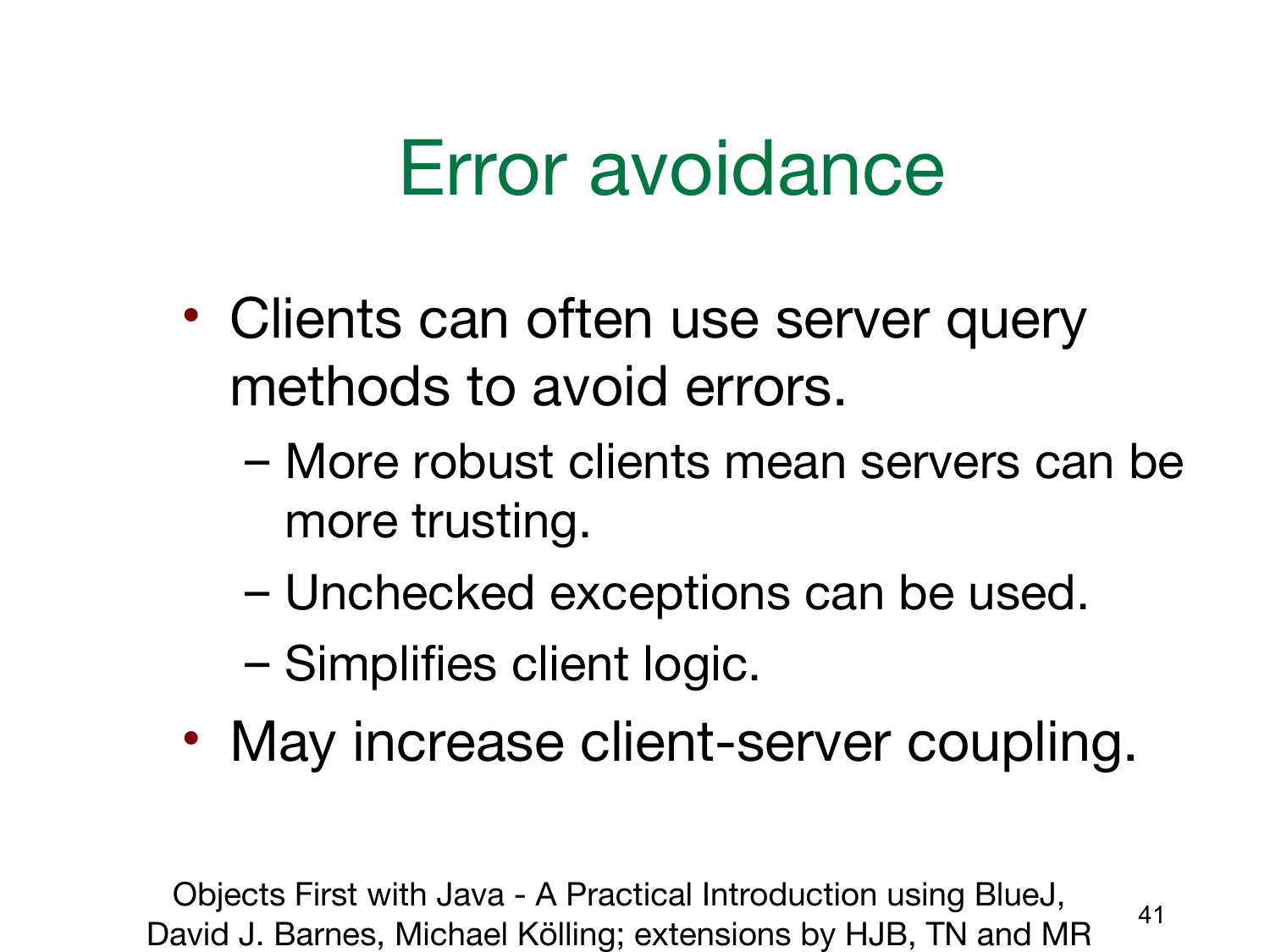# Text input-output

- Input-output is particularly errorprone.
	- It involves interaction with the external environment.
- The java.io package supports input-output.
- java.io.IOException is a checked exception.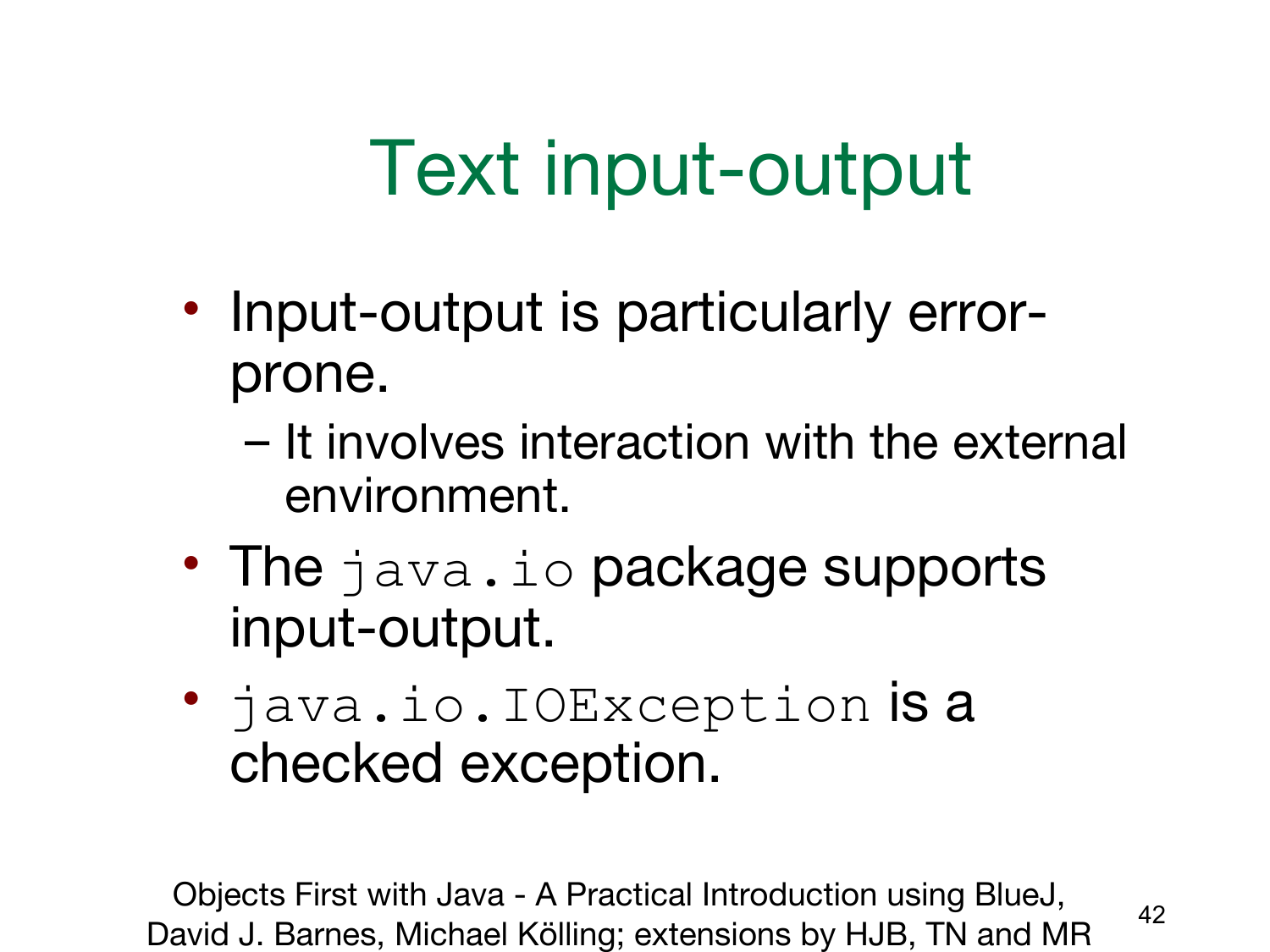#### Readers, writers, streams

• Readers and writers (classes) deal with textual input (i.e. text files).

 $-$  Based around the char type.

• Streams (classes) deal with binary data (i.e. binary files).

 $-$  Based around the byte type.

• The *address-book-io* project illustrates textual IO.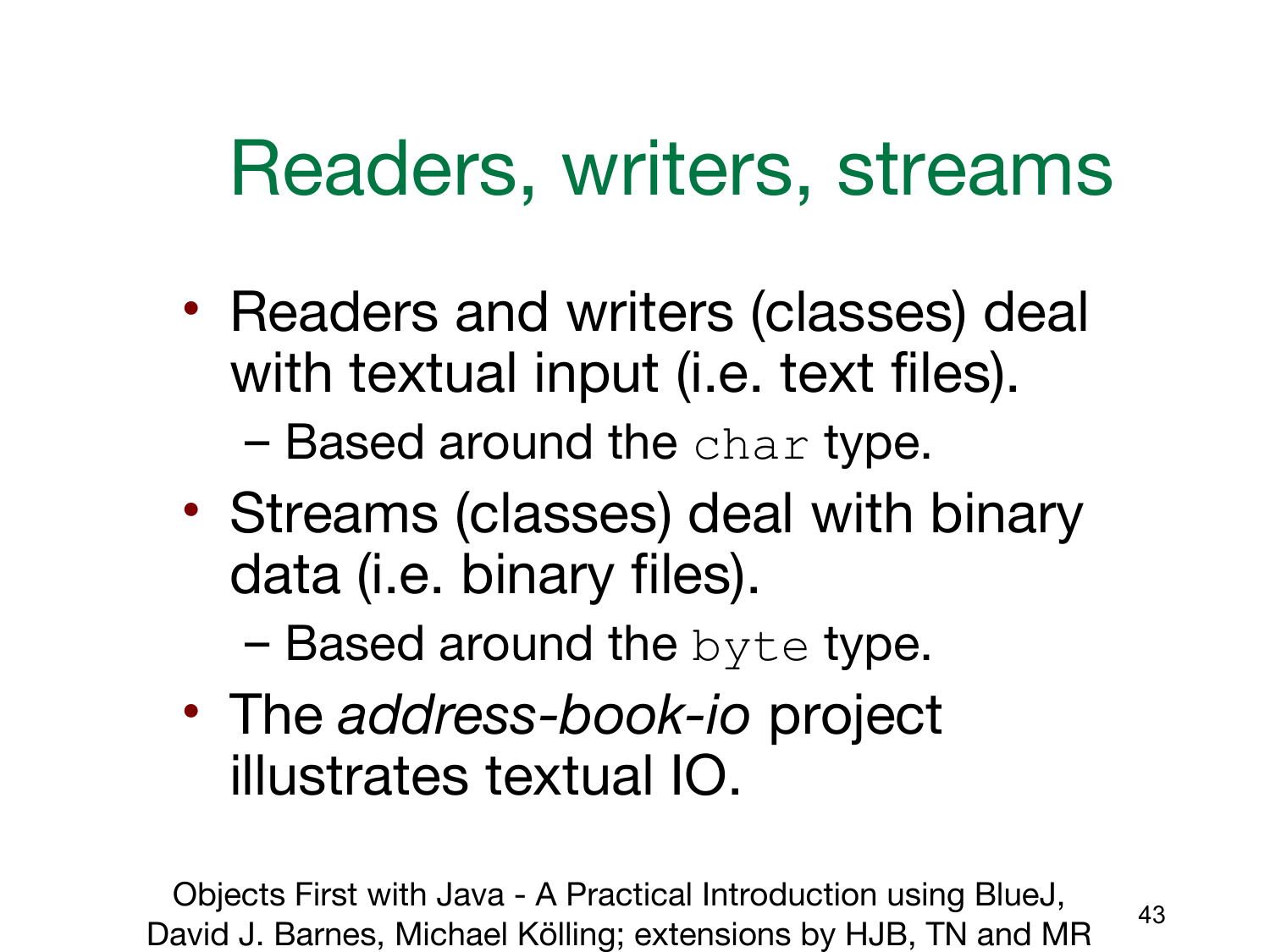# Text output

- Use the FileWriter class.
	- Open a file.
	- Write to the file.
	- Close the file.
- Failure at any point results in an IOException.
- Reasons for a failure might be:
	- User has no permission to write a file.
	- Given file name does not match a valid location.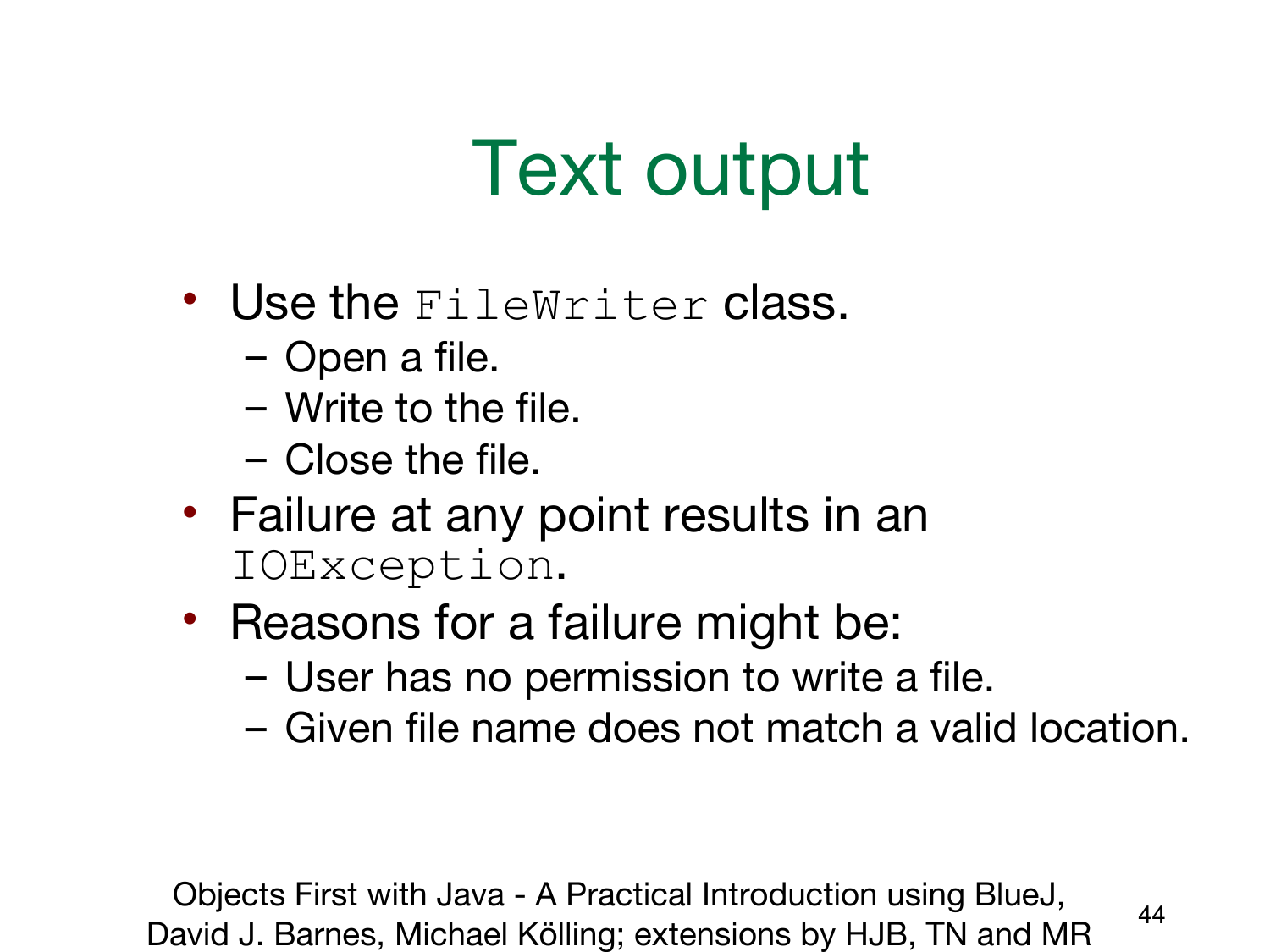#### Text output

```
try {
     FileWriter writer = new FileWriter("name of file");
    while(there is more text to write) {
 ...
         writer.write(next piece of text);
 ...
     }
    writer.close();
}
catch(IOException e) {
     something went wrong with accessing the file
}
```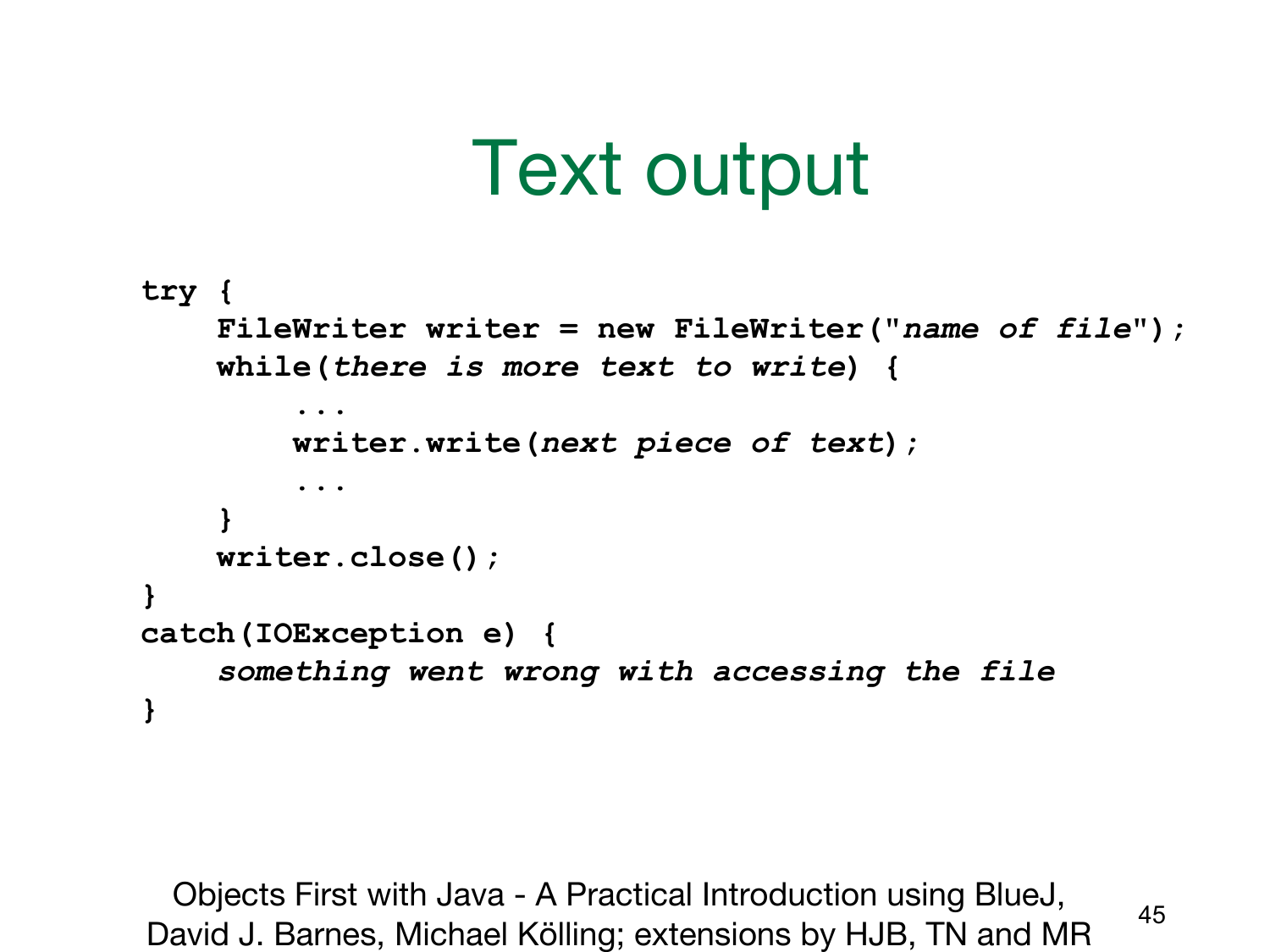# Text input

- Use the FileReader class.
- Augment with BufferedReader for line-based input.
	- Open a file.
	- Read from the file.
	- Close the file.
- Failure at any point results in an IOException.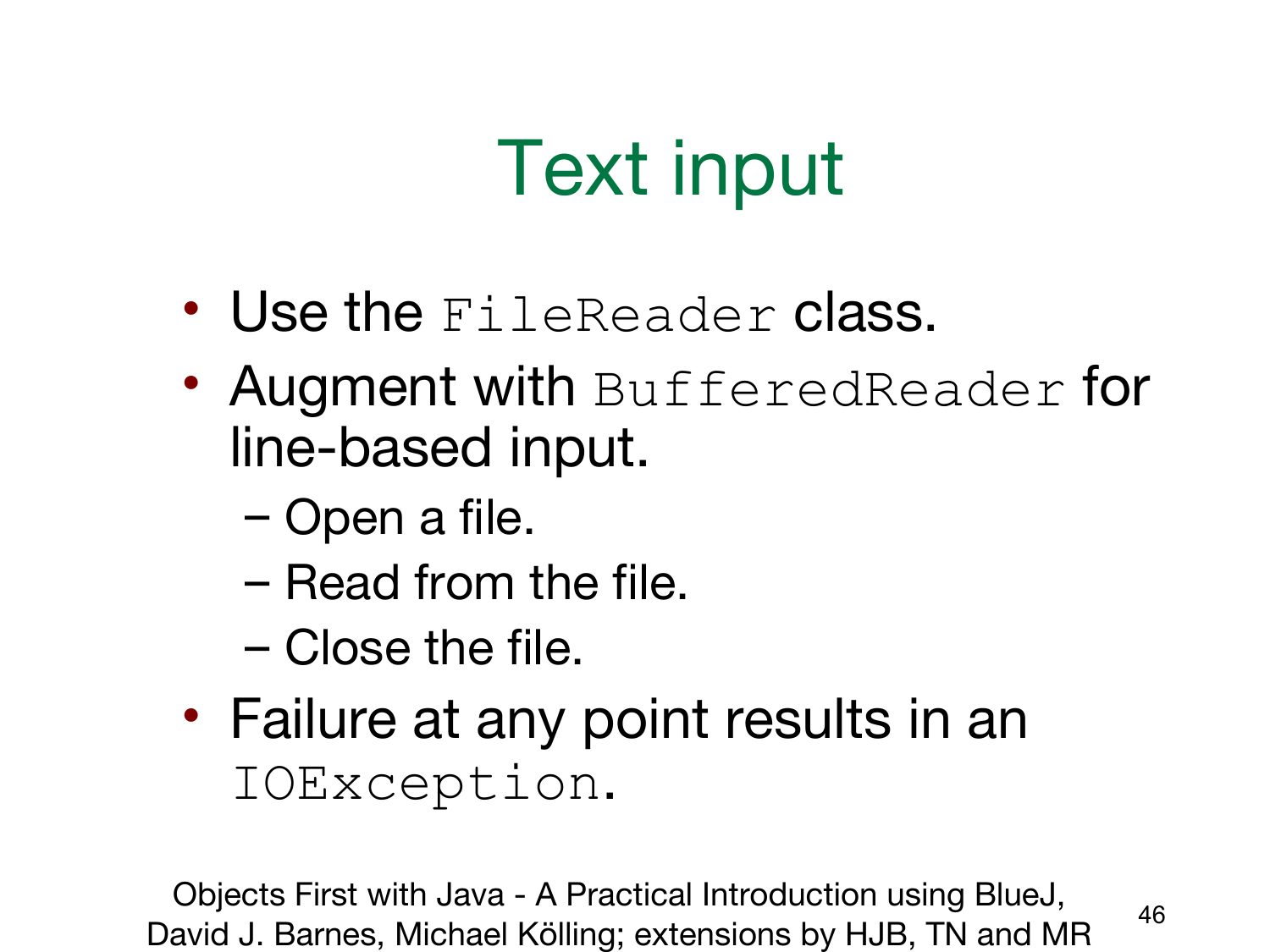# Text input

```
try {
     BufferedReader reader = new BufferedReader(
                            new FileReader("filename"));
     String line = reader.readLine();
     while(line != null) {
         // do something with line
         line = reader.readLine();
     }
     reader.close();
}
catch(FileNotFoundException e) {
     // the specified file could not be found
}
catch(IOException e) {
     // something went wrong with reading or closing
}
```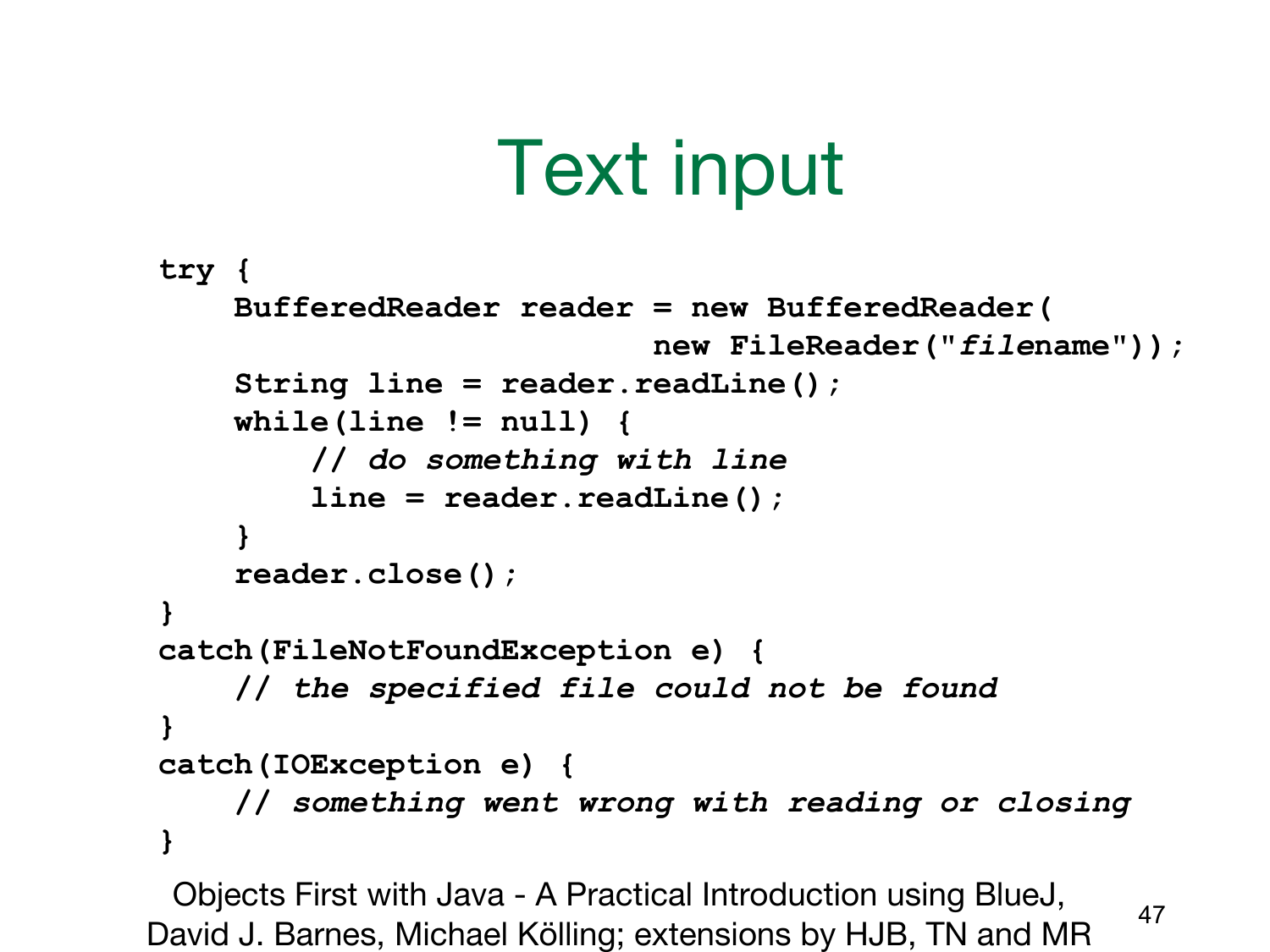#### **Review**

- Runtime errors arise for many reasons.
	- An inappropriate client call to a server object.
	- A server unable to fulfil a request.
	- Programming error in client and/or server.